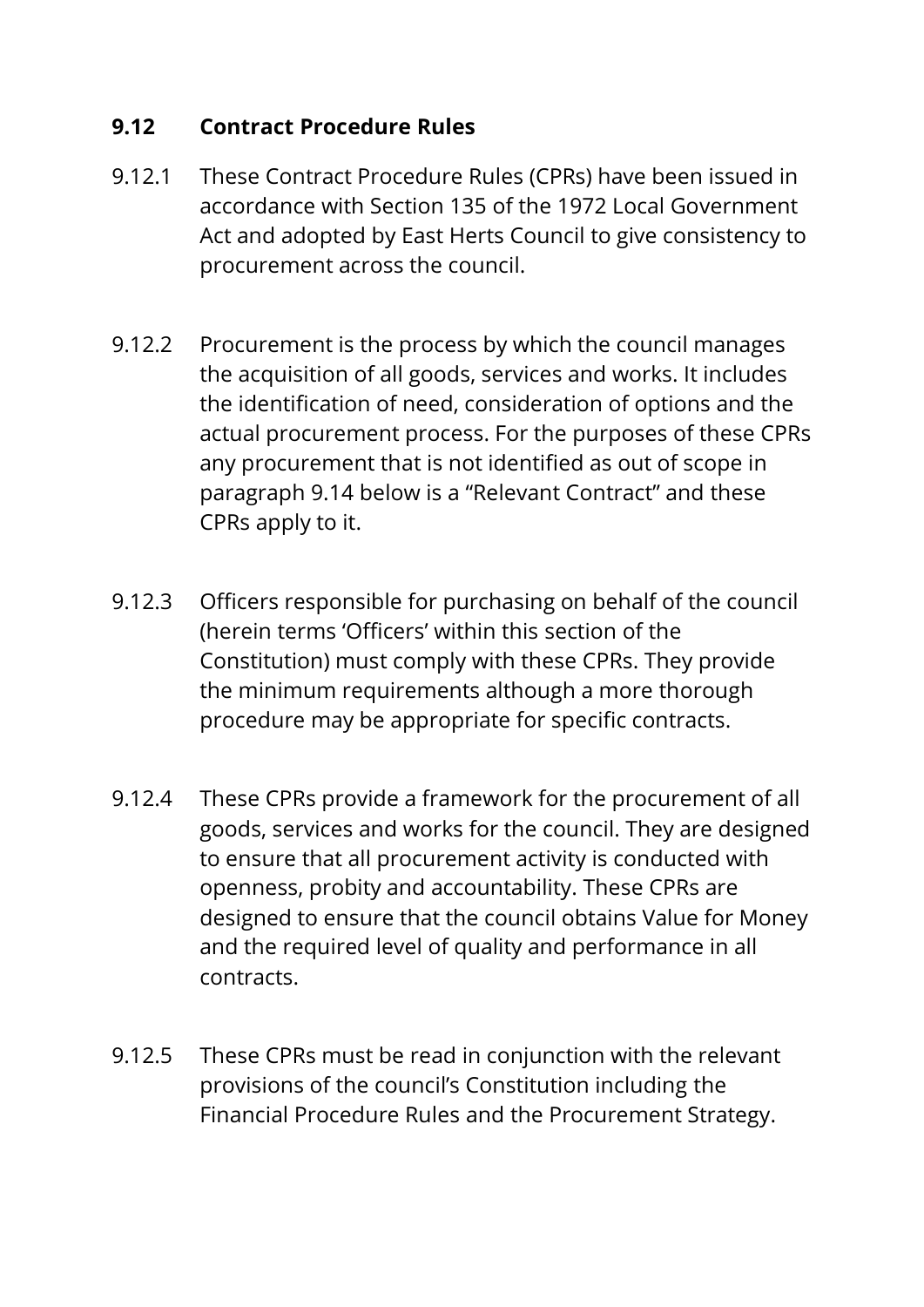- 9.12.6 The disposal of assets and the acquisition, use and disposal of land and buildings are not covered by these CPRs.
- 9.12.7 For the purposes of these CPRs there is a requirement for all communication to be in writing except where otherwise specified. This shall be deemed to include electronic communication, use of e-procurement and hard copy.
- 9.12.8 In the event of doubt as to the interpretation of the CPRs, take advice from the Monitoring Officer.

### 9.13 **Basic principles**

- 9.13.1 The following EU Treaty Principles MUST be upheld in any procurement notwithstanding the withdrawal of the UK from the EU:
	- (a) transparency contract procedures must be transparent and contract opportunities must generally be publicised;
	- (b) equal treatment and non-discrimination potential suppliers must be treated equally;
	- (c) proportionality procurement procedures and decisions must be proportionate; and
	- (d) mutual recognition giving equal validity to qualifications and standards from other Member States, where appropriate.
- 9.13.2 It is essential to observe the EU framework and principles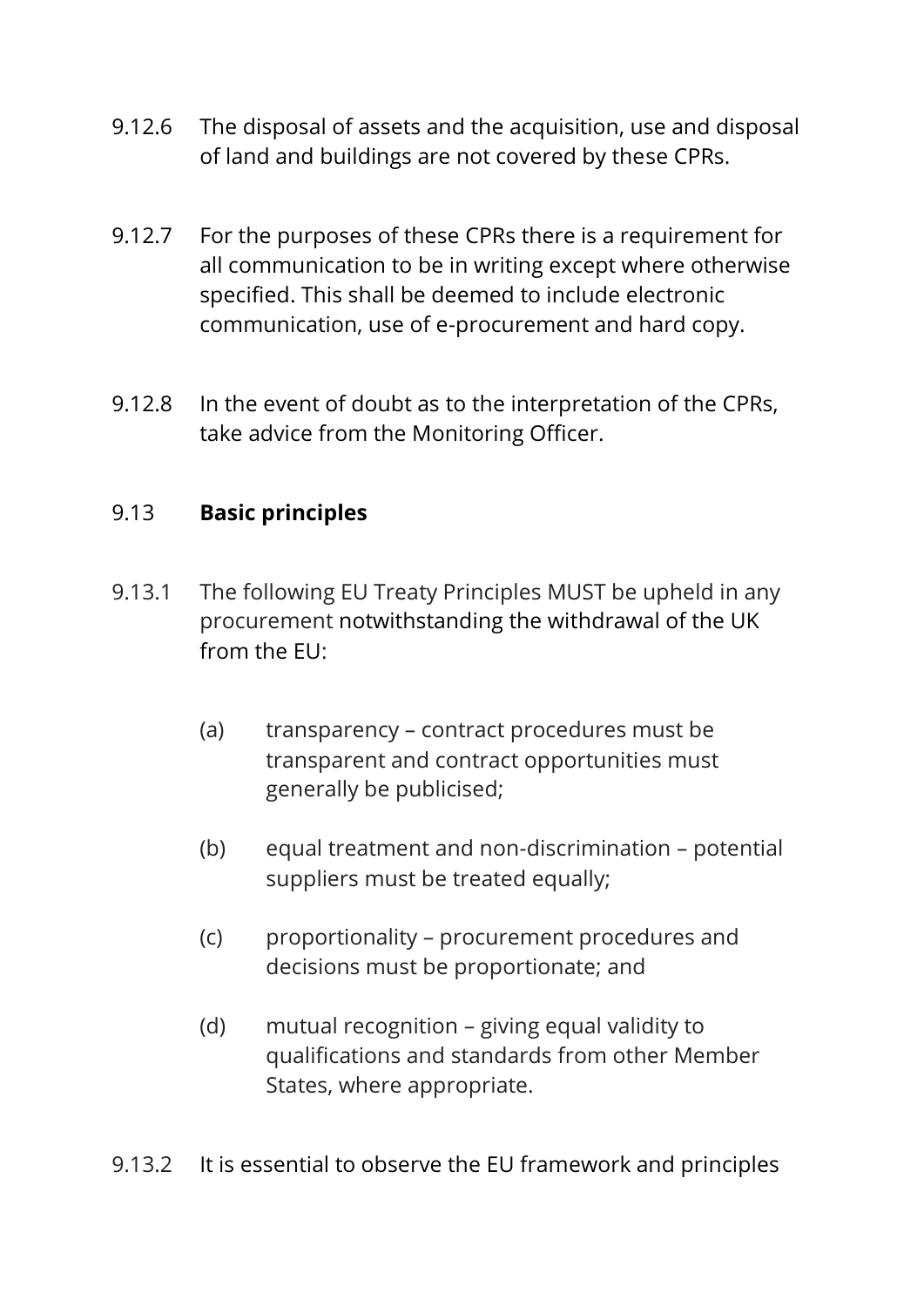underlying the public procurement regime (the procurement procedures, financial thresholds, etc.), as they have continued to apply following Brexit. The EU financial thresholds ("relevant thresholds") for the purposes of the application of the Public Contracts Regulations 2015 (as amended) remain relevant and must be adhered to. Upon the implementation of any new procurement rules and laws, these CPRs will be updated accordingly to reflect any relevant changes in UK law.

- 9.13.3 As of  $1<sup>st</sup>$  January 2021 the council must publish all new public procurement notices (including a Contract Award notice) above the relevant (EU) financial threshold in the new UK e-notification service, Find a Tender, in place of the Official Journal of the European Union's Tenders Electronic Daily (OJEU/TED). The council must also continue to follow the requirements for publication on Contract Finder as applicable. In relation to procurement procedures that were launched prior to 1<sup>st</sup> January 2021 and new contracts awarded under frameworks or dynamic purchase systems that were established prior to  $1<sup>st</sup>$  January 2021, the previous arrangements for the publication of notices still apply.
- 9.13.3 In addition to the above public procurement regime requirements, all procurement must:
	- (a) comply with the council's Procurement Strategy, support the council's corporate and departmental aims, strategies, policies and procedure;
	- (b) achieve value for public money spent;
	- (c) be consistent with the highest standards of integrity;
	- (d) comply with relevant legal requirements;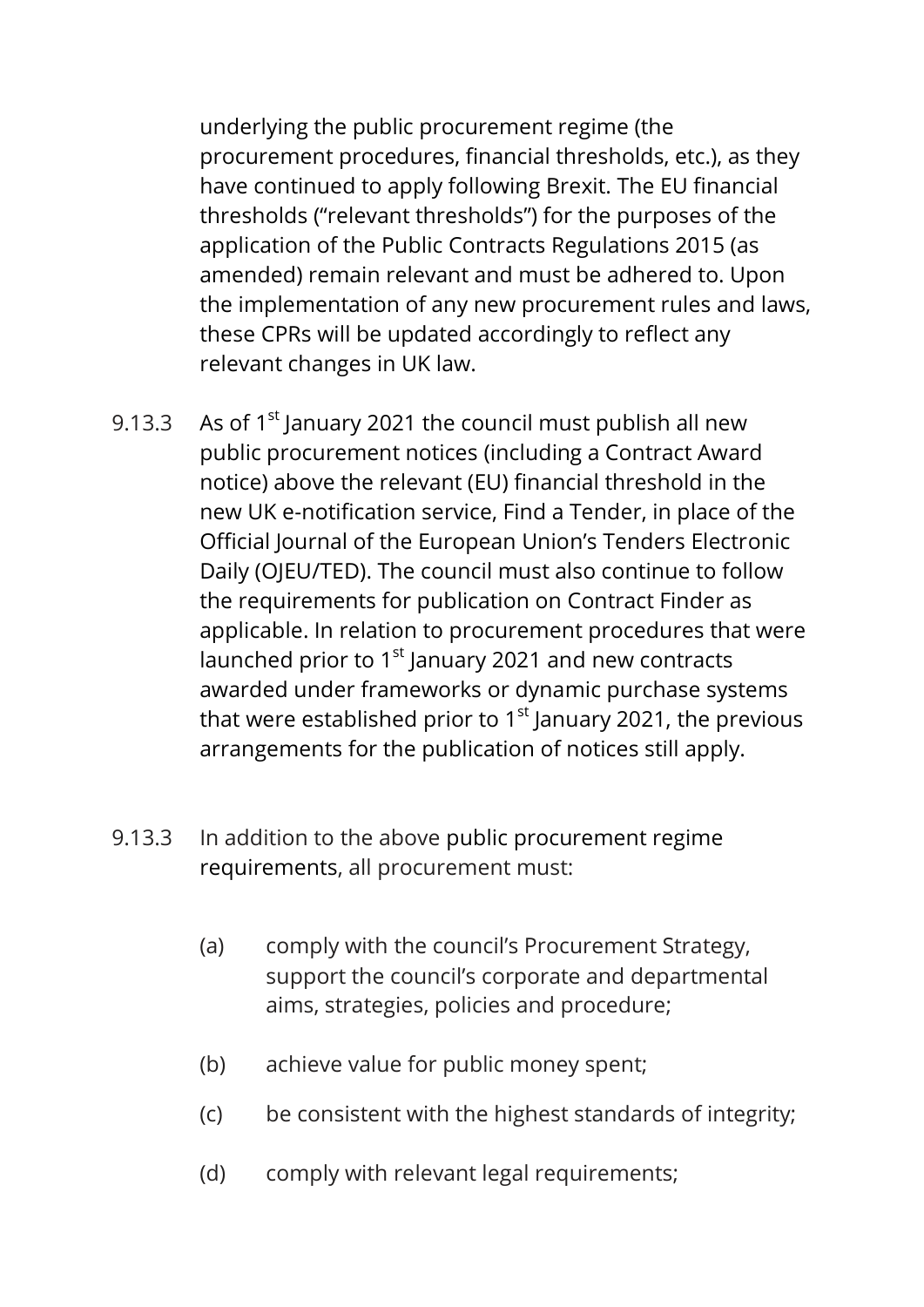- (e) be undertaken in a timely fashion;
- (f) ensure that Non-Commercial Considerations do not influence any Contracting Decision; and
- (g) be conducted in a sustainable manner, taking environmental impact into account.

### 9.14 **Exclusions**

- 9.14.1 All Relevant Contracts must comply with these CPRs but some contracts which the council enters into are not defined as Relevant Contracts and so these CPRS do not automatically apply. These exclusions include:
	- (a) the making of grant payments which are covered by the Financial Procedure Rules;
	- (b) contracts of employment which make an individual a direct employee of the council;
	- (c) the engagement of counsel/advocates or other experts by the Legal Services Manager where such engagement falls outside an existing framework for the provision of legal services;
	- (d) agreements regarding the acquisition, disposal, or transfer of land. Further guidance must be sought from the Head of Strategic Finance and Property;
	- (e) the lending and borrowing of money, or
	- (f) the purchase or sale by auction or at public fairs and markets;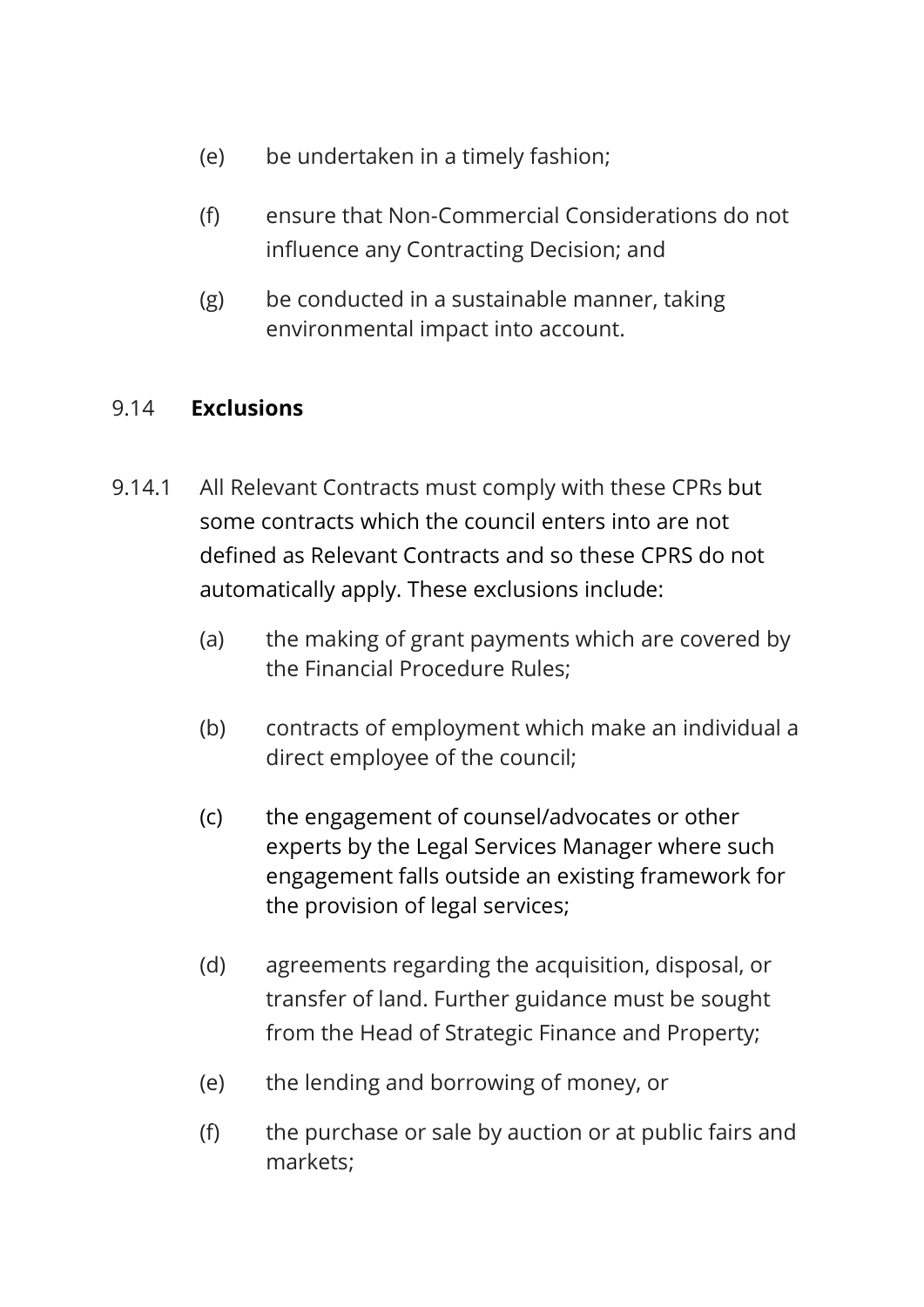- (g) the purchase of works of art or museum specimens, or
- (h) agreements in relation to performers and artists at festivals and arts programming; and
- (i) agreements under section 106 of the Town and Country Planning Act 1990 (as amended).

#### 9.15 **Exemptions**

- 9.15.1 Where a contract is not excluded under these CPRs, that is, where the CPRs are applicable, the council may still decide that all or part of these CPRs do not apply to a particular contract. If the council makes such a decision, this is termed an exemption from the CPRs. By granting an exemption the council can only waive the rules established by it as set out in the Constitution. The council cannot waive UK law.
- 9.15.2 It must be noted that if the value of a proposed contract is likely to exceed the relevant EU/relevant financial threshold then the council cannot apply any exemptions to these CPRs.
- 9.15.3 Exemptions are permissible if the value of a proposed contract is likely to be below the EU/relevant financial threshold, but such exemptions must only be sought in exceptional circumstances. Any such exemption must be recorded as it counts as a Contracting Decision.
- 9.15.4 Exemptions relating to proposed contracts with a likely value of between £10,001 and the EU/relevant threshold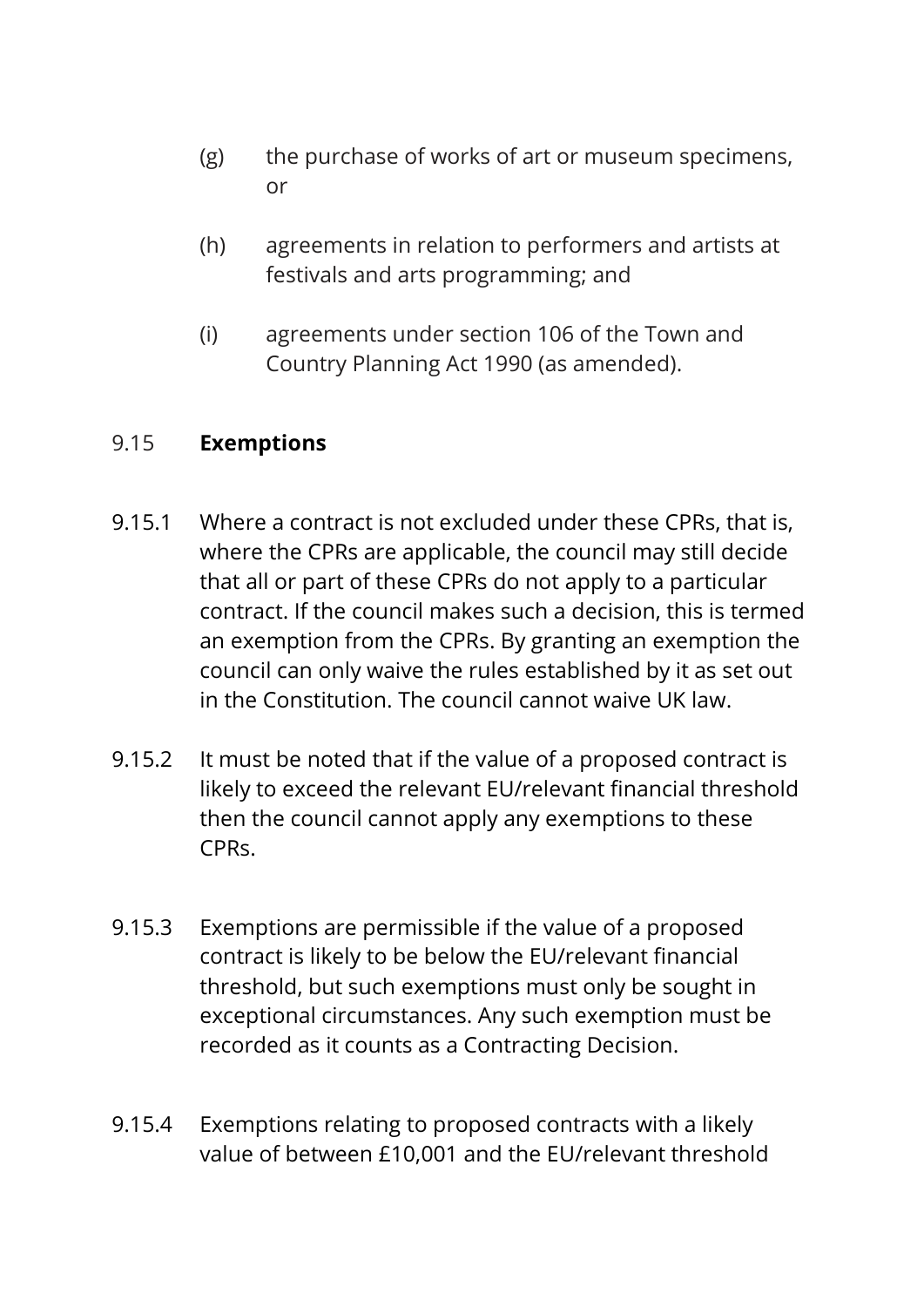must be approved by the Procurement Manager, the Head of Strategic Finance and Property or the Monitoring Officer. A record of all exemptions requested and approved will be kept by the Procurement Manager.

- 9.15.5 The officer requesting an exemption must produce evidence to support the request for any exemption. If the exemption is agreed the resulting contract must be recorded on the Central Contracts Register by completing an Award Notification Form.
- 9.15.6 Exemptions to any of the council's rules must be sought in advance of any contractual agreement, placement of an order, use of works, services or purchase of supplies.
- 9.15.7 Exemptions are likely only to be granted in the following circumstances:
	- (a) an unforeseeable emergency involving immediate risk to persons or property, or serious disruption to council services;
	- (b) the goods or services are supplied at a fixed price or the prices are wholly controlled by trade organisations and the relevant Head of Service is satisfied that no satisfactory alternative is available;
	- (c) Where exceptional circumstances clearly show it is the best interests of the Council to negotiate a new contract with an existing supplier;
	- (d) the items to be supplied consist of goods or services which are currently in use and are required for the purposes of standardisation;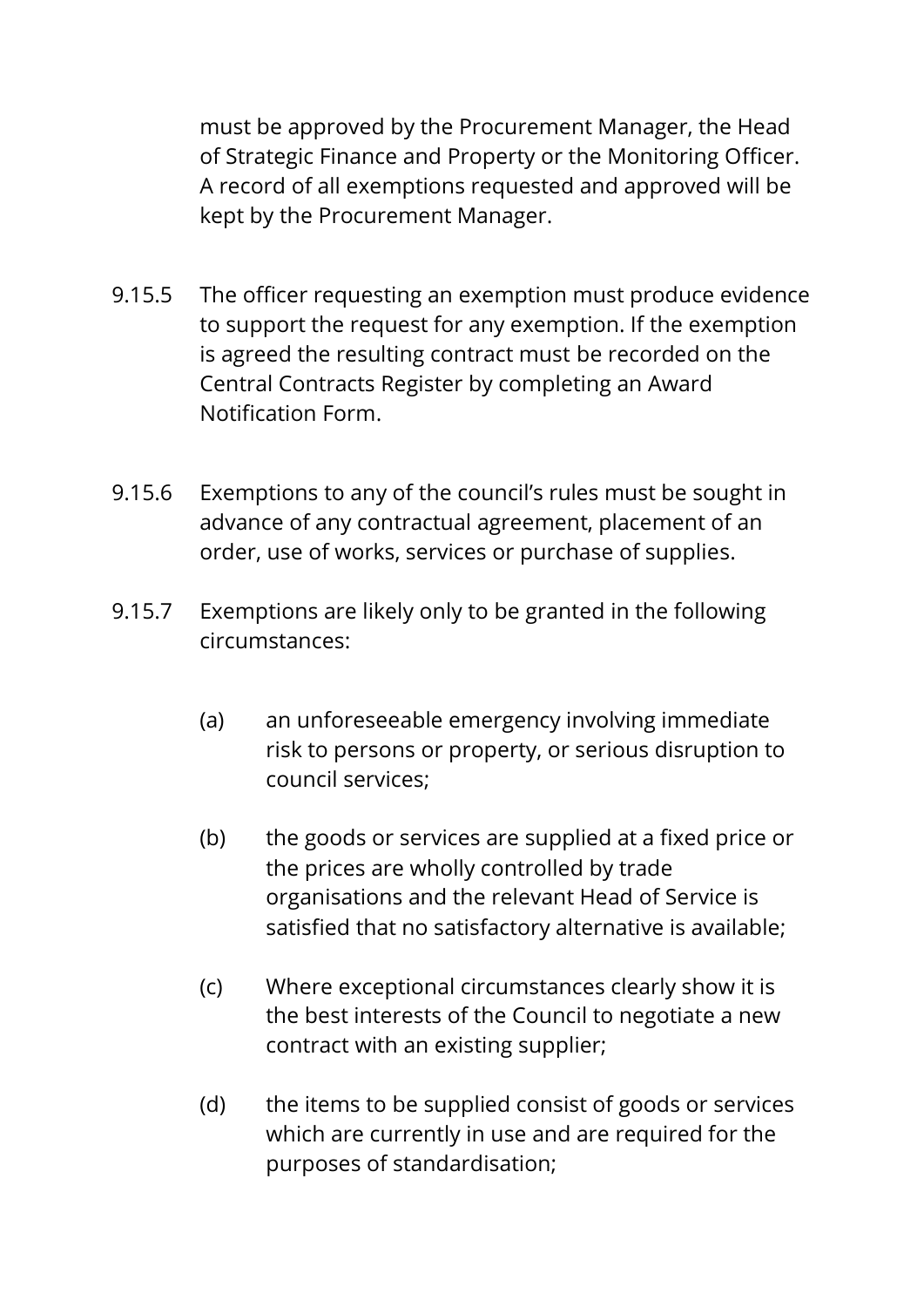- (e) the specialised nature of the goods, services to be supplied or the works to be executed means that only one suitable supplier has been identified or is available;
- (f) emergency action is required and/or immediate repairs are required to buildings, structures and other assets damaged by fire, flood or vandalism; or
- (g) unforeseen works or circumstances where delay will adversely impact on the service delivery for the council or access to external funds.
- 9.15.8 If an exemption is sought which is not for any of the above reasons, advice must first be obtained from the Monitoring Officer in order to determine whether such an exemption can be applied. Exemptions for reasons not listed above will be acceptable only in exceptional circumstances.

### **9.16 Procurement thresholds and key requirements**

9.16.1 Where the Total Value for procurement, for the whole contract length including any options of extensions (if there is no specific length, assume 4 years) is within the values in the first column below, the Award Procedure in the second column and the key requirements in the third column must be followed:

| <b>Total Value</b> | <b>Award Procedure   Key Requirements</b> |
|--------------------|-------------------------------------------|
| $ $ (excluding     |                                           |
| <b>NATI</b>        |                                           |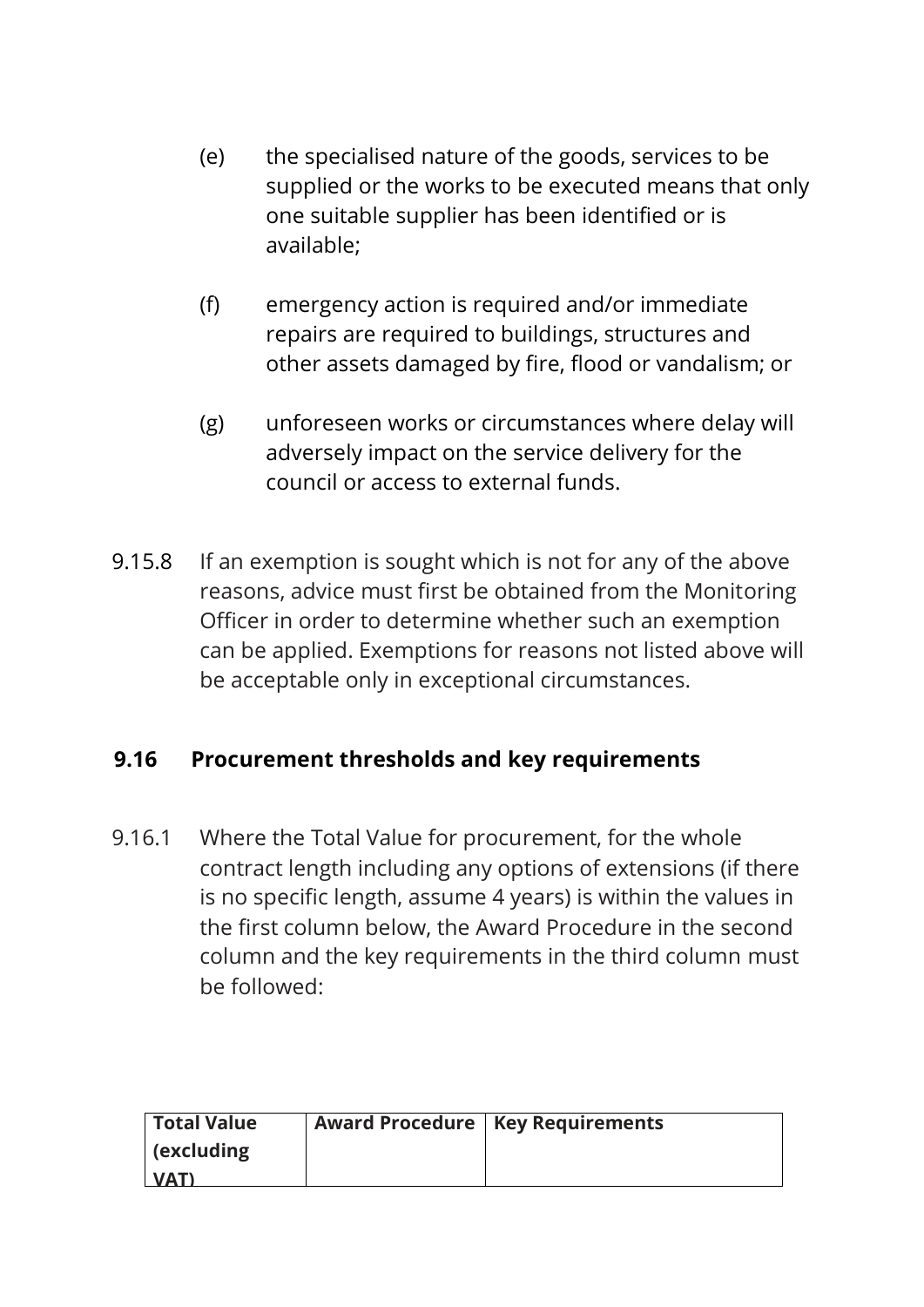| Up to<br>£10,000                                                                         | Go ahead (see<br>section 9.1)                             |           | If assured of value for<br>money; buy it from a<br>supplier that can<br>provide the<br>requirement.                                                                                          |
|------------------------------------------------------------------------------------------|-----------------------------------------------------------|-----------|----------------------------------------------------------------------------------------------------------------------------------------------------------------------------------------------|
| OR if a saving of<br>more than the<br>cost of the<br>procurement<br>might be<br>achieved | <b>Quick Quotation</b><br>Procedure (see<br>section 9.2)  |           | Using In-Tend e-<br>procurement<br>recommended<br>Invite email or written<br>quotations from a<br>minimum of three<br>suppliers                                                              |
| $£10,001 -$<br>£75,000                                                                   | <b>Formal Quotation</b><br>Procedure (see<br>section 9.3) |           | No requirement to use<br>Use of In-Tend e-<br>procurement<br>mandatory<br>Invite a minimum of<br>three Quotations<br>from three suppliers<br>Use Formal Quotation                            |
| £75,001 - EU<br>/Relevant<br>Threshold                                                   | Formal Tender<br>Procedure (see<br>section 9.4)           | $\bullet$ | Use of In-Tend e-<br>procurement<br>mandatory<br>Use Formal Tender<br>template<br>(alternative<br>templates for<br>works may be<br>used with approval<br>from the<br>procurement<br>manager) |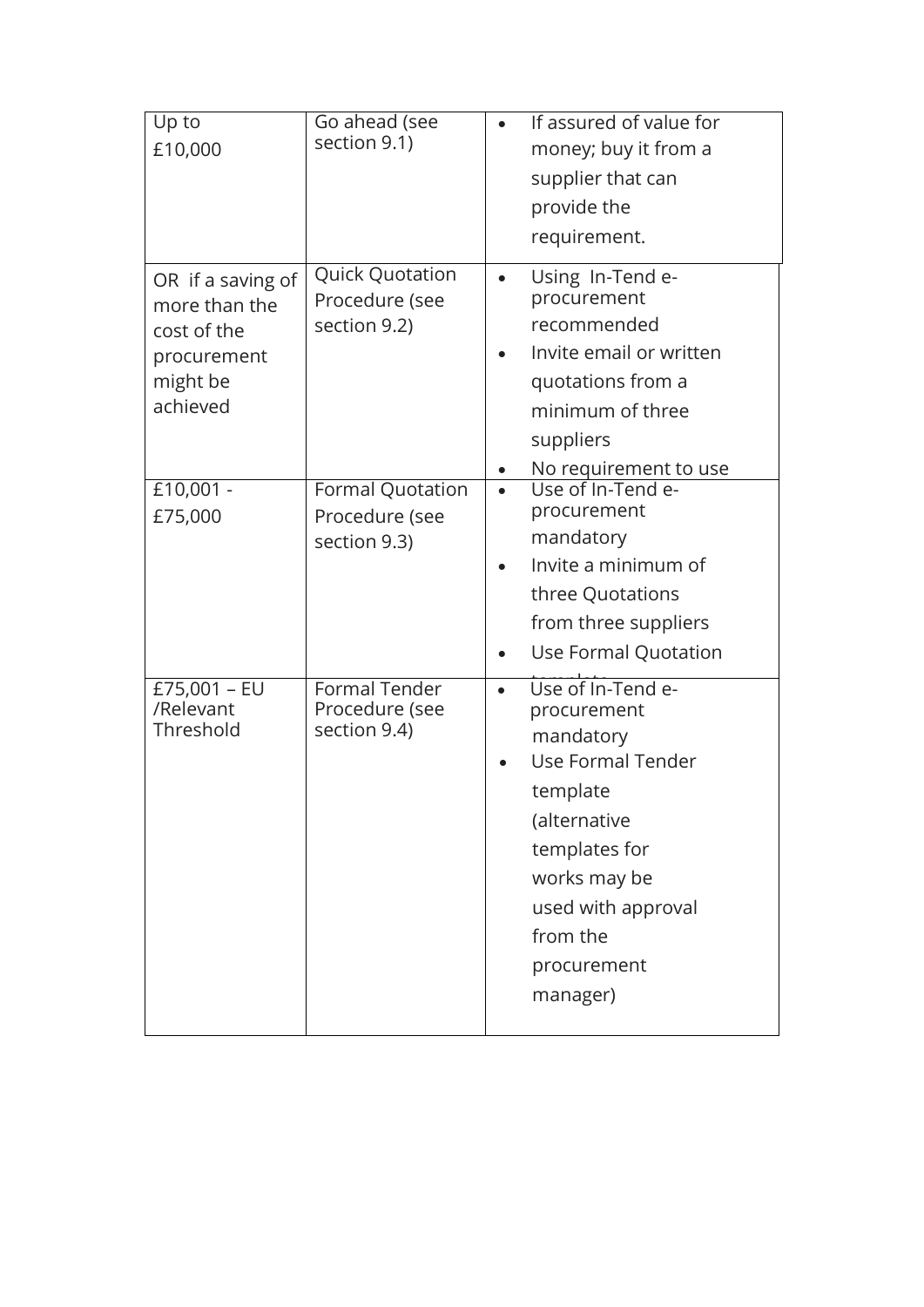| above<br>EU/Relevant<br>Threshold | <b>EU Tender</b><br>Procedure subject<br>to the new<br>requirements on | Must always consult the<br><b>Procurement Manager</b><br>and the Legal Services<br>Manager |
|-----------------------------------|------------------------------------------------------------------------|--------------------------------------------------------------------------------------------|
|                                   | publication of<br>notices for new<br>rocurement                        | Use of In-Tend e-<br>procurement<br>mandatory.                                             |

# section 9.5) **9.17 Officer responsibilities**

- 9.17.1 Officers responsible for procurement must comply with these CPRs, Financial Procedure Rules, the Officers' Code of Conduct, and with all UK and European Union binding legal requirements. Currently the EU framework and principles underlying the public procurement regime continue to apply notwithstanding the withdrawal of the UK from the EU. Officers must ensure that any Agent, Consultants and contractual partners acting on the council's behalf also comply.
- 9.17.2 Before requesting Quotations or inviting Tenders the officer must:
	- (a) explore whether there is an alternative to buying the goods, services or works;
	- (b) check with the Procurement Manager whether a relevant East Herts contract exists before seeking to enter into a further contract; if such a relevant contract exists, this must be used unless there is an auditable reason not to;
	- (c) check with the Procurement Manager whether a suitable Framework Agreement is available from any Contracting Authority or a Professional Buying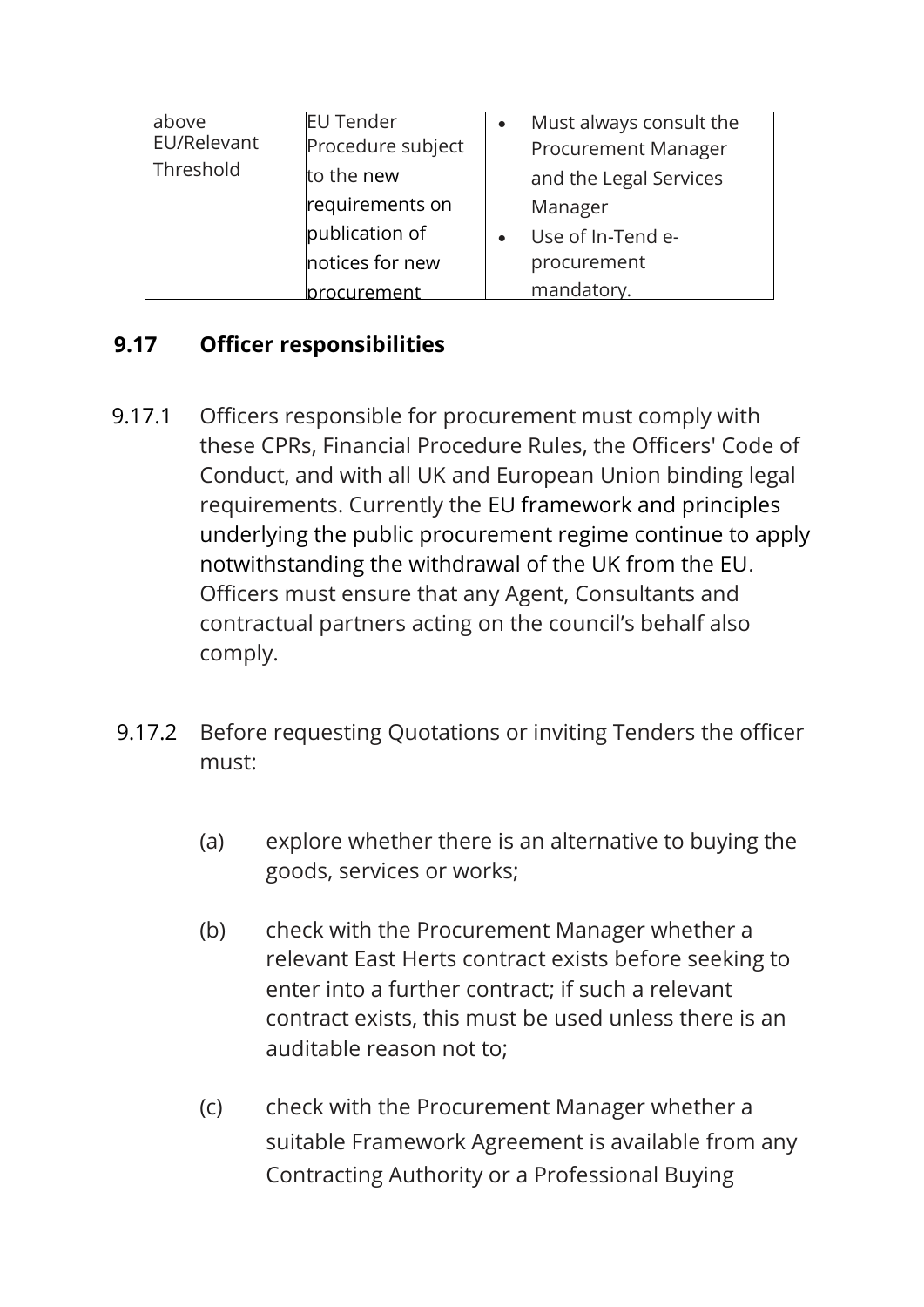Organisation before starting a new procurement; where a suitable Framework Agreement exists, consideration must be given to procure from it unless there is an auditable reason not to;

- (d) confirm that there is approval for the expenditure;
- (e) seek timely procurement, legal, financial, and other professional advice;
- (f) keep records of all Contracting Decisions taken; and
- (g) include consideration of the carbon footprint within (a) the determination of whether to procure, (b) the specification for good and/or services to be procured and (c) the quality assessment of competing Tenders.
- 9.17.3 The Officer must ensure that timely advice is sought from the Head of Legal and Democratic Services when any officer either of the council or of a service provider may be affected by the Transfer of Undertaking (Protection of Employment) Regulations 2006 (TUPE) issues before proceeding with inviting Tenders or Quotations.

#### **9.18 Contract formalities**

9.18.1 All contracts shall be in writing and based on the council's Standard Terms and Conditions unless the council's standard contracts are deemed unsuitable. In some circumstances it may be appropriate for the council to contract on a contractor's or supplier's Standard Terms and Conditions. If a contractor or a supplier requires that the contract is entered into based on its standard terms of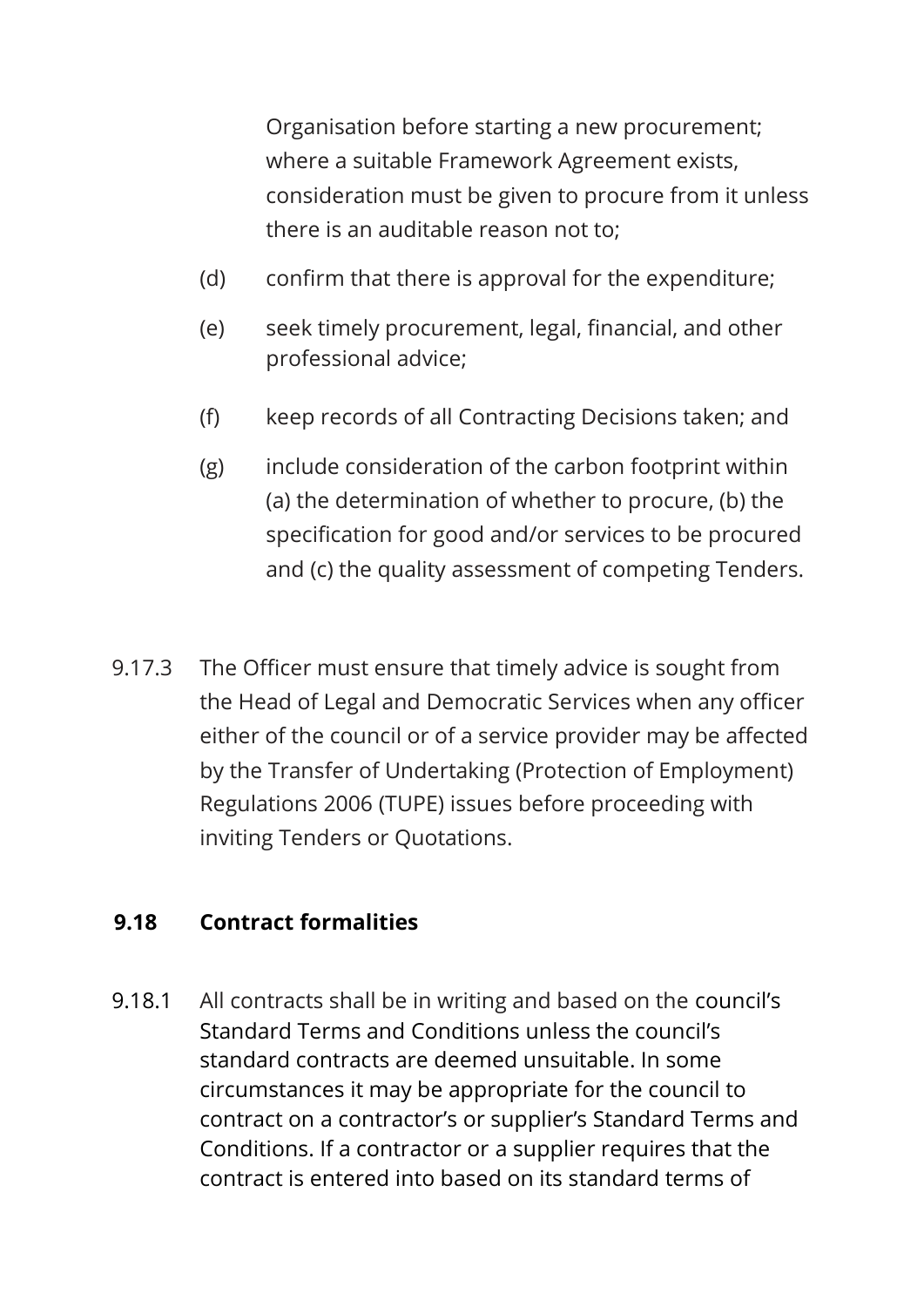business, legal advice must be sought first on the suitability of these terms and any amendments that might be necessary.

- 9.18.2 A contract signed by both parties (or sealed by the council) must be put in place upon the completion of all procurement exercise. Every contract novation, contract extension or contract variation must be effected in writing using an appropriate agreement. Please refer to the Procurement Team or Legal Service for such templates and guidance.
- 9.18.3 Advice from the Procurement Manager and Legal Service must be sought for the following contract types:
	- (a) where the Total Value exceeds the EU Threshold;
	- (b) those involving leasing arrangements; or
	- (c) where it is proposed to use a supplier's own terms and conditions.
- 9.18.4 As a minimum all contracts shall clearly specify:
	- (a) what is to be supplied, that is: the works, supplies, materials, services, matters or things to be furnished, acquired or done;
	- (b) the provisions for payment, that is, the price to be paid and when;
	- (c) whether the price stated is inclusive or exclusive of Value Added Tax;
	- (d) the time, or times, within which the contract is to be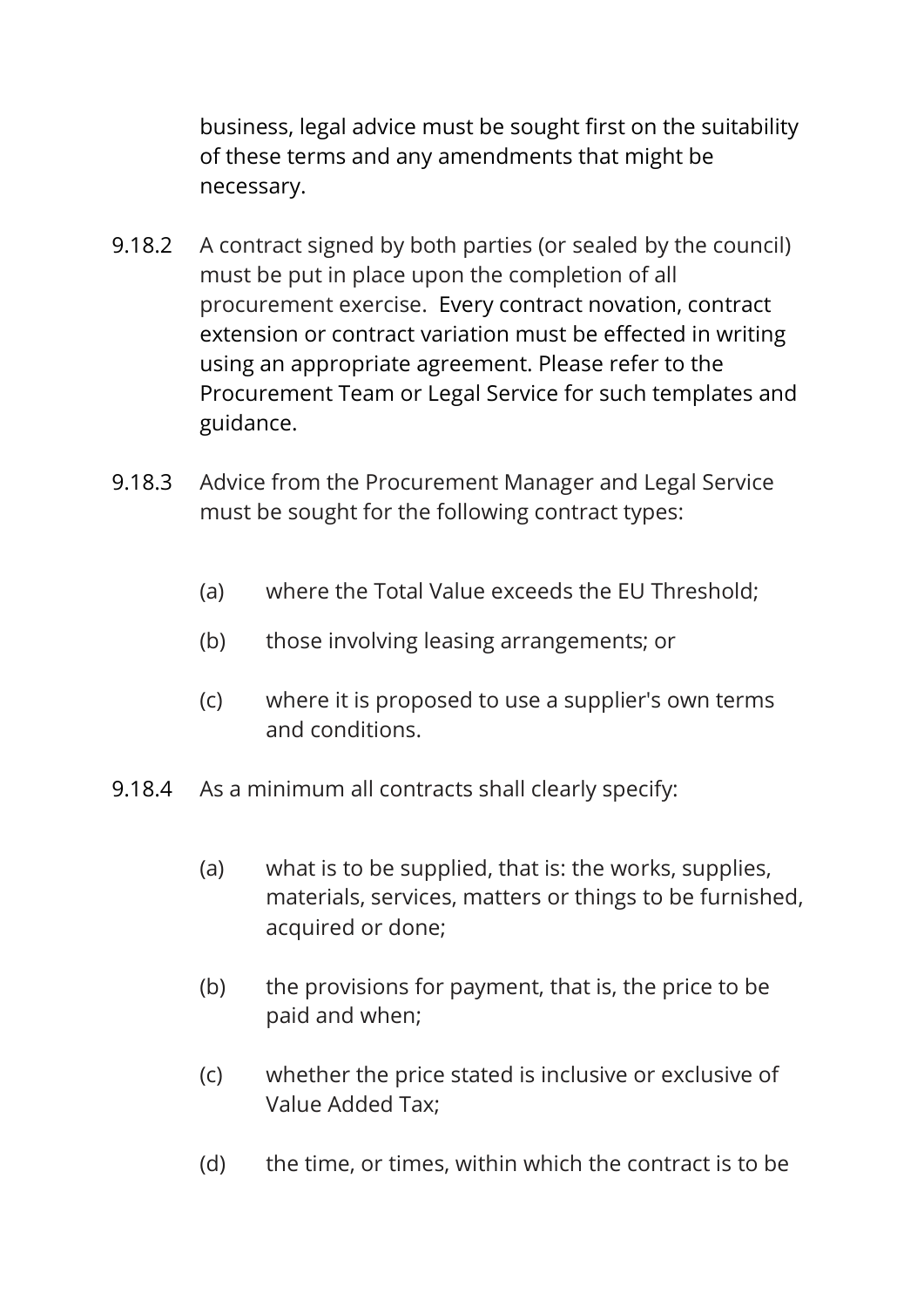performed;

- (e) a start and end date and details of any extension options permissible; and
- (f) the applicable terms and conditions, including, though not limited to, the provisions for the council to terminate the contract.

#### **9.19 Procedure**

9.19.1 Specification and Award Criteria

The officer must prepare a specification document that describes the council's requirements in sufficient detail to enable the submission of competitive offers before starting a procurement process. The specification document must include performance targets and/or the criteria for acceptance and must be outcome or output based.

- 9.19.2 Consideration must also be given by the officer to economic, environmental and social benefits of any proposed procurement to include consulting stakeholders where appropriate. Further information and advice can be obtained from the Procurement Manager.
- 9.19.3 The Officer must define Award Criteria and any sub criteria that are appropriate to the procurement and designed to secure an outcome giving Value for Money for the council. The basic criterion should be:
	- (a) 'lowest price'; or
	- (b) 'most economically advantageous', where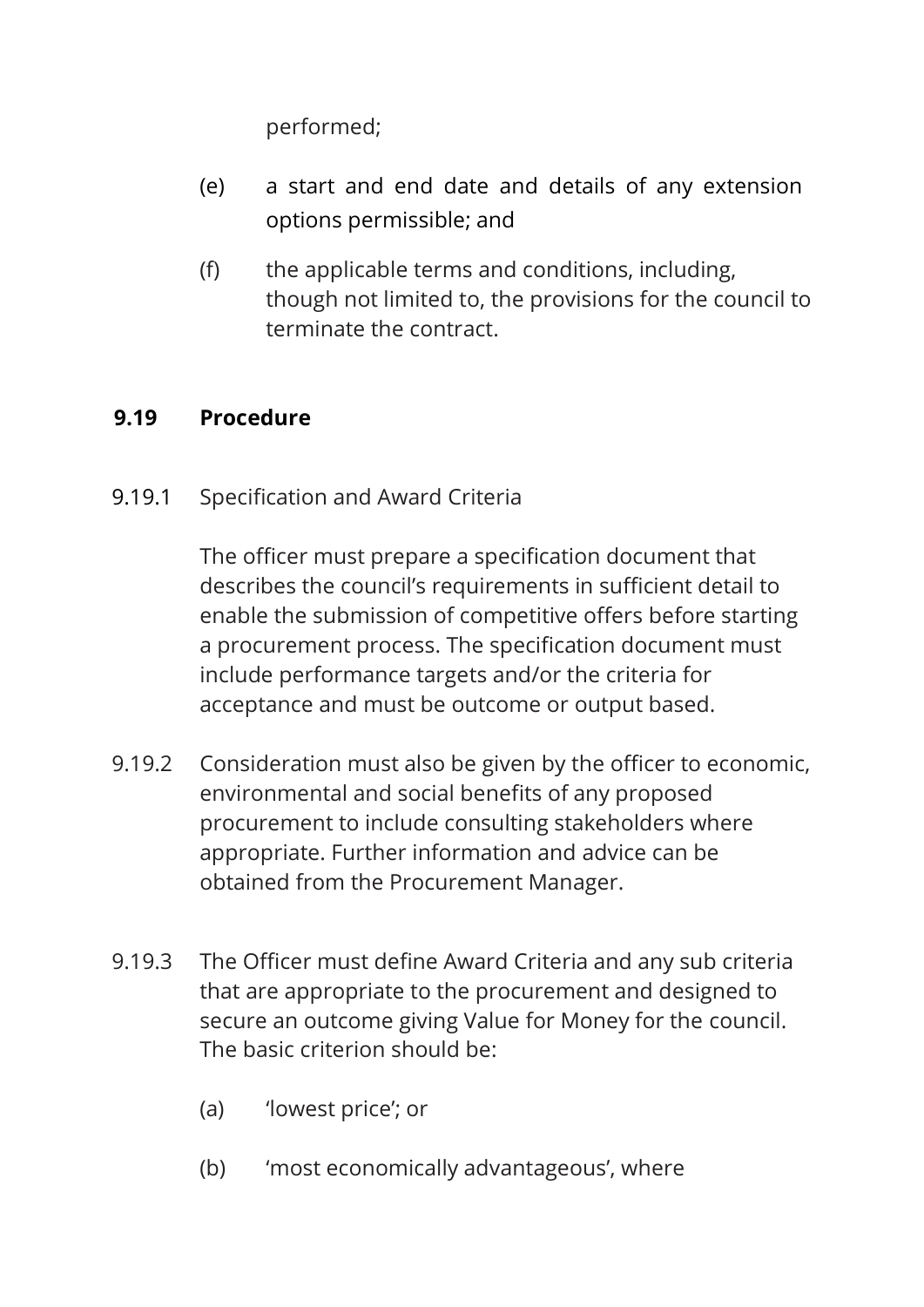considerations such as quality other than price also apply.

- 9.19.4 Award Criteria must not include:
	- (a) considerations that are in conflict with the principles of effective procurement as laid out in section 2 above;
	- (b) matters which discriminate against suppliers signatories to the Government Procurement Agreement; nor
	- (c) other Non-Commercial Considerations.
- 9.19.5 Good practice requires that quoted prices or tendered prices must not be altered without justification. However where there is a risk that a priced document may be subject to computational errors then the officer must decide, at the time that the specification is agreed, how such errors will be treated and this should be detailed within the specification. Further advice can be obtained from the Procurement Manager.
- 9.19.6 Advertisement of Quotation or Tender opportunities

Officers shall ensure that a sufficiently accessible advertisement is published to generate the appropriate level of interest in the contract. In addition to advertisement through Contracts Finder, advertising may utilise:

(a) portal websites specifically created for contract advertisements;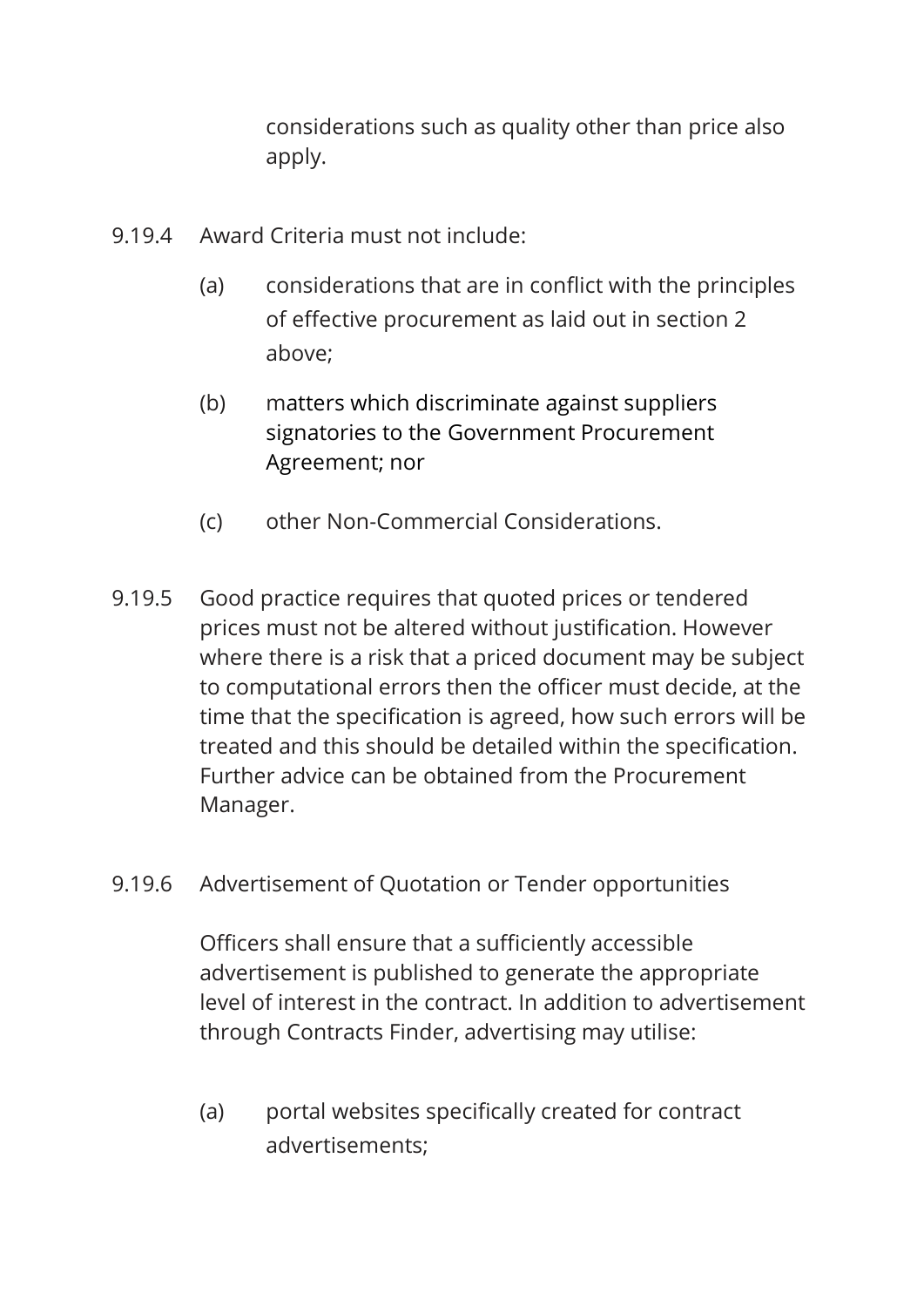- (b) Construction Line or similar specialist portal websites created for contract advertisements;
- (c) the council's website;
- (d) the council's Twitter account;
- (e) national official journals; and
- (f) the new UK e-notification service, Find a Tender (FTS)
- 9.19.7 The Officer must ensure Bidders have an adequate time period in which to prepare and submit a quotation or Tender consistent with the complexity of the contract requirement. Advice must be sought from the Procurement Manager but the following are recommended:

| Ouick Ouotation   10 Calendar Days  |                                      |
|-------------------------------------|--------------------------------------|
| Formal Quotation   28 Calendar Days |                                      |
| <b>Formal Tender</b>                | 28 Calendar Days                     |
| <b>EU Tender</b>                    | The timescales are prescribed and    |
|                                     | vary according to procedure utilised |

9.19.8 No Quotation or Tender received after the date and time indicated in the request for Quotation or Invitation to Tender shall be accepted or considered, other than in exceptional circumstances and the officer must consult with the Monitoring Officer and Procurement Manager.

### **9.20 Award Procedure and detailed requirements**

Go ahead may be used (Up to £10,000)

9.20.1 Where the estimated value of goods, works or services to be supplied is less than £10,000 the officer must be satisfied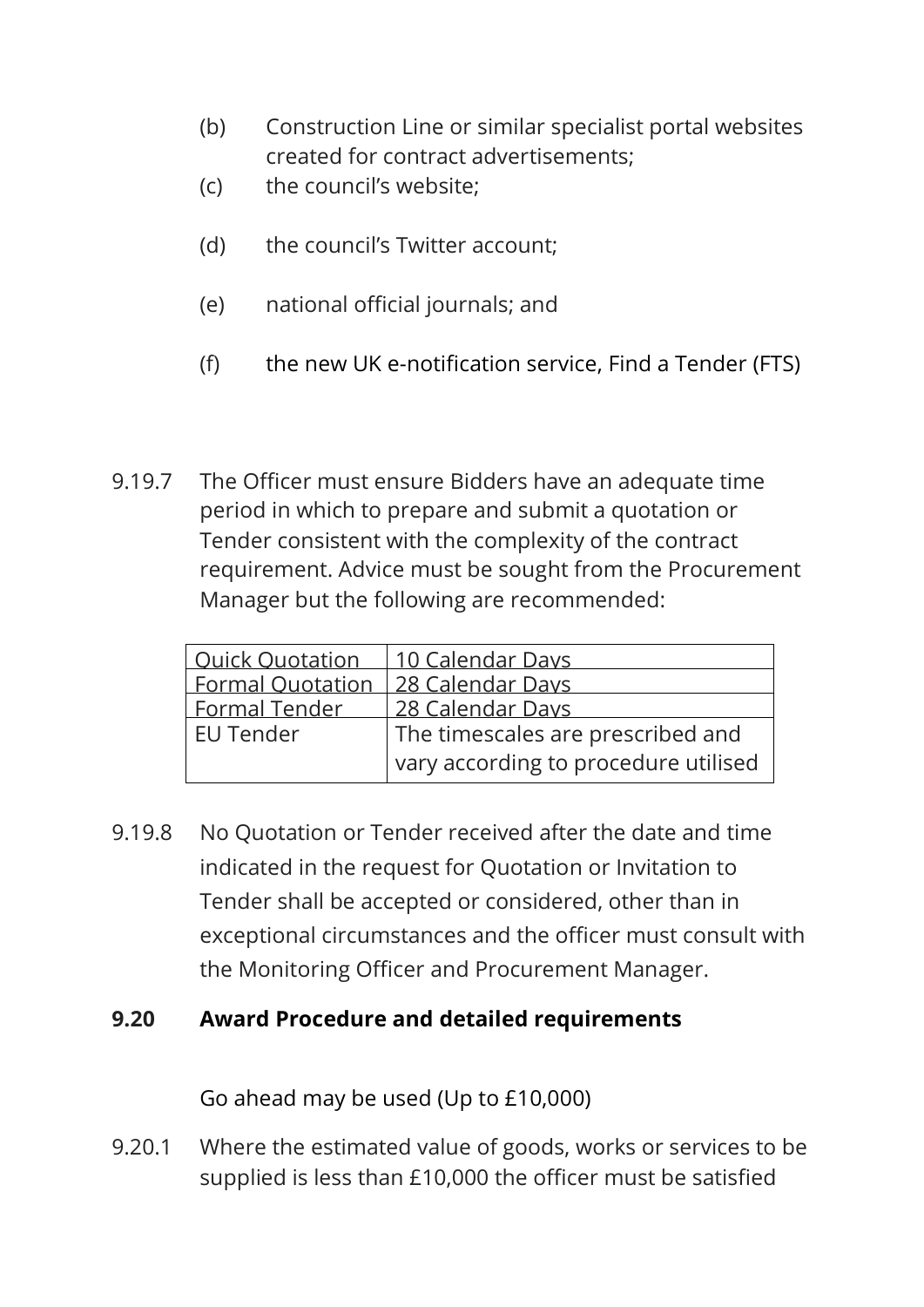that the arrangements made secure the best available terms for the council, and that due consideration has been made to paragraph 9.17.

Quick Quotation procedure (Up to £10,000**)**

- 9.20.2 Where it is believed that a saving can be achieved by putting a requirement out to Quote then the quick quote process should be used
- 9.20.3 Officers should aim to contract under the council's terms and conditions if market conditions allow.
- 9.20.4 Officers are encouraged to use the In-Tend e-procurement portal.
- 9.20.5 If e-procurement has not been used then the officer must ensure that:
	- (a) the date and time of receipt of each Quotation is suitably recorded;
	- (b) the details of the Quotation are not disclosed to any interested party;
	- (c) there are no changes or amendments to the Quotation after submission; and
	- (d) all Quotations are evaluated at the same time and that each Bidder is simultaneously advised in writing of the outcome.

Formal Quotation procedure (£10,001- £75,000)

9.20.6 The request for a Formal Quotation shall be issued through the In-Tend e-procurement portal using the council's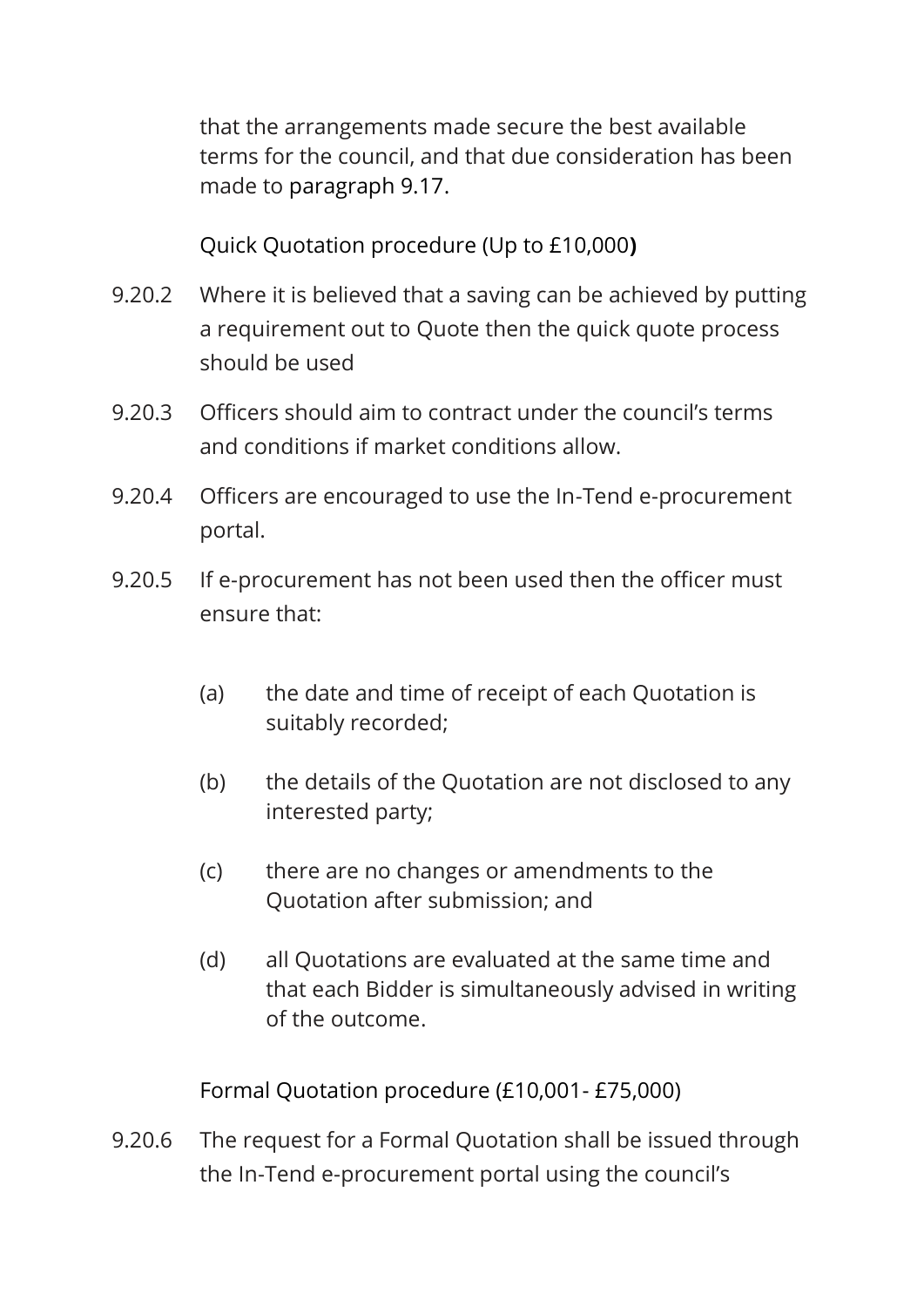standard template as appropriate for supplies, services or works, making clear the appropriate terms and conditions of contract as agreed with the council's Legal service. This approach will make clear that no Formal Quotation will be considered unless it is received by the date, time and method stipulated.

- 9.20.7 All organisations invited to provide a Quotation must be issued with the same information at the same time and subject to the same conditions.
- 9.20.8 A minimum of three Formal Quotations shall be invited where the officer is satisfied that competitive Quotations will be received from those three. Where the officer is unsure of the market, consideration may be given to using an open process provided the officer is satisfied that this will not generate an excessive volume of responses. It is vital that at least two compliant bids are received to evidence appropriate invitations to Quote where made.
- 9.20.9 Providing Clarification of a request for a Quotation to a Bidder is permitted and is provided for within In-Tend eprocurement.
- 9.20.10 The officer must consult with the Procurement Manager concerning the allocation of roles within the In-Tend eprocurement.
- 9.20.11 For the receipt and opening of a Formal Quotation there must be strict compliance with the requirements of In-Tend e-procurement.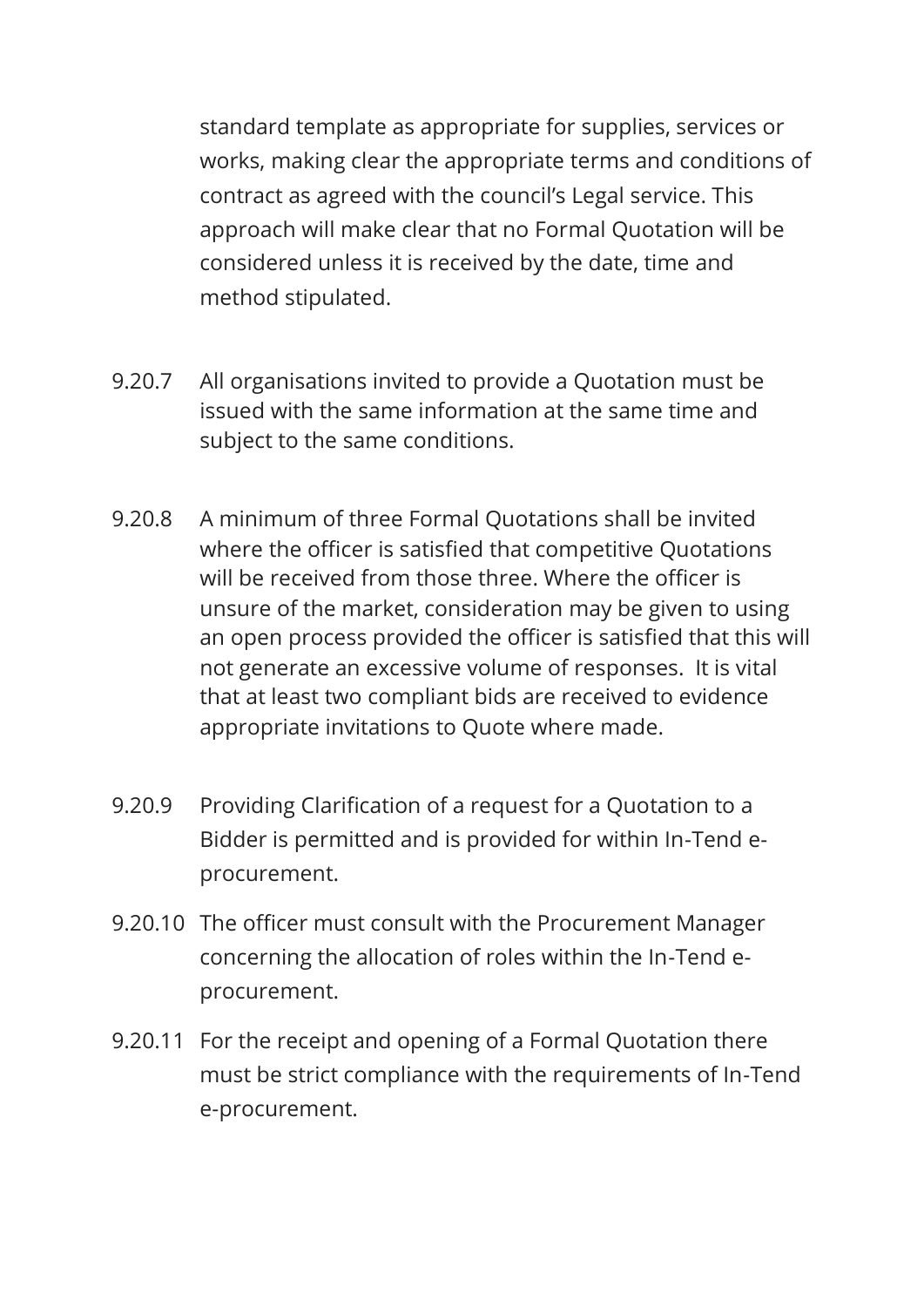- 9.20.12 If you believe the market will not support or respond to a Formal Quotation you may request authority from the Procurement Manager to use the quick quote process as an alternative.
- 9.20.13 A contract under the EU/Relevant threshold for the purposes of the PCR will not need advertising in Find a Tender, but will generally need to be advertised in Contracts Finder if the contract is above £25,000 unless exceptions apply.

Formal Tender procedure (£75,001- EU /Relevant Threshold)

- 9.20.14 All procurement above £75,000 shall be conducted in accordance with advice from the Procurement Manager and shall involve seeking offers through a tender process in line with an open procurement approach and in line with publication requirements for contracts above £25, 000.
- 9.20.15 The In-Tend e-procurement system must be used.

#### **9.21 Tender procedure**

- 9.21.1 The exact procedure will vary depending on the procurement method employed, however, all stages of the process will be conducted through the In-Tend eprocurement portal and shall specify the supplies, services or works that are required together with the appropriate terms and conditions of contract. It should be made clear that no submission will be considered unless it is submitted via the In-Tend e-procurement portal.
- 9.21.2 All organisations invited to participate in the procurement process must be issued with the same information at the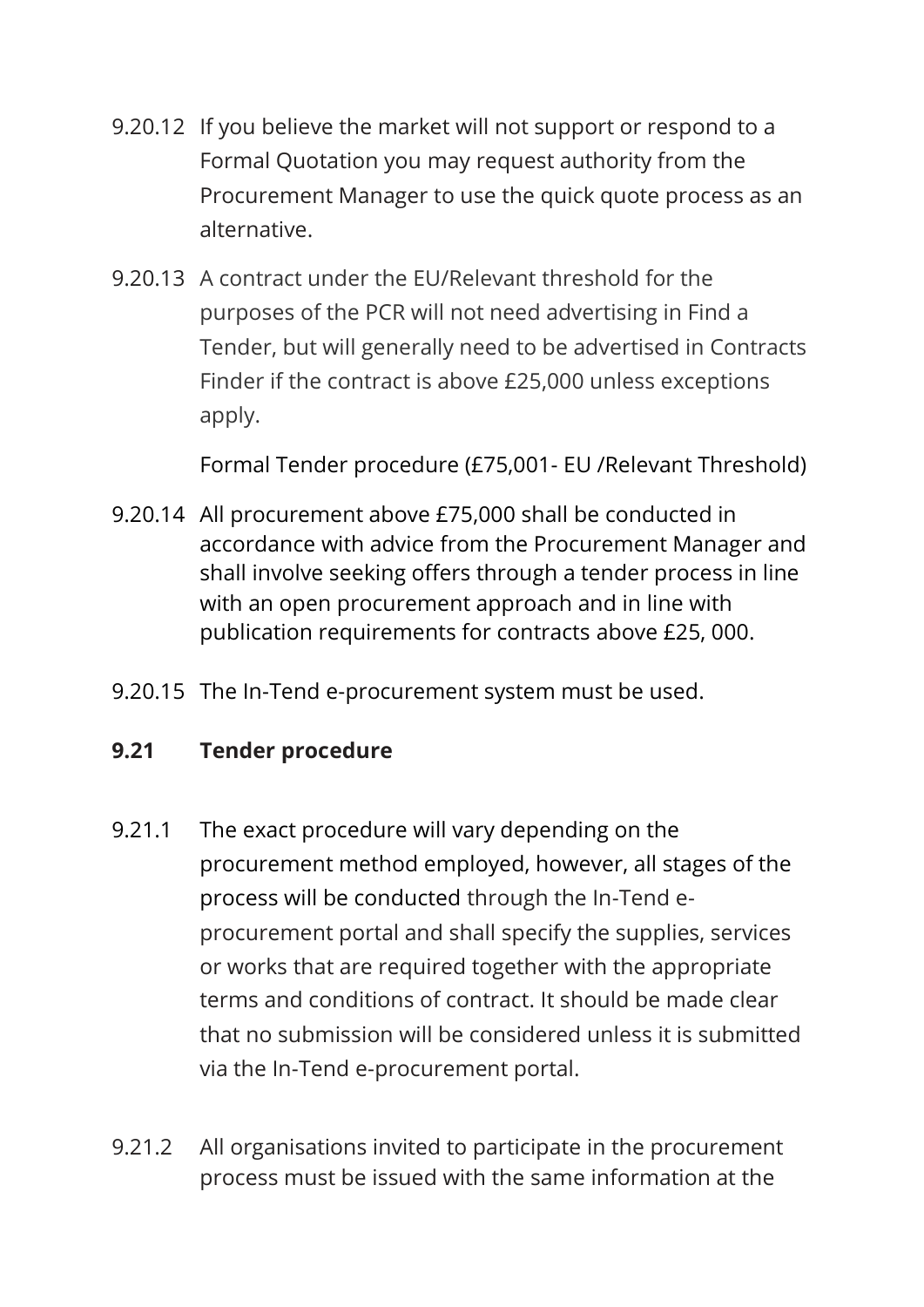same time and subject to the same conditions. All dialogue with Bidders during the process must be dealt with and/or recorded using the In-Tend e-procurement portal.

- 9.21.3 Providing Clarification of any matter within the procurement process is permitted and is provided for within the In-Tend e-procurement.
- 9.21.4 For the receipt, opening and/or handling of any submission made within the procurement process, there must be compliance with In-Tend e-procurement.
- 9.21.5 The officer must ensure that any contract is awarded in line with the delegated authority levels set out in the Financial Procedure Rules.

EU (European Union) Tender Procedure (above EU Threshold)

- 9.21.6 All procurement above the EU/Relevant Thresholds shall be conducted in accordance with Public Contracts Regulations 2015 (as amended) (**the PCR**) and the advice given in section 9.20.14 above, save that additional options are available under the PCR, these being:
	- open tender;
	- restricted tender;
	- competitive dialogue; or
	- competitive dialogue with negotiation.
- 9.21.7 Furthermore, no procurement above the EU/Relevant Thresholds shall proceed until the Procurement Manager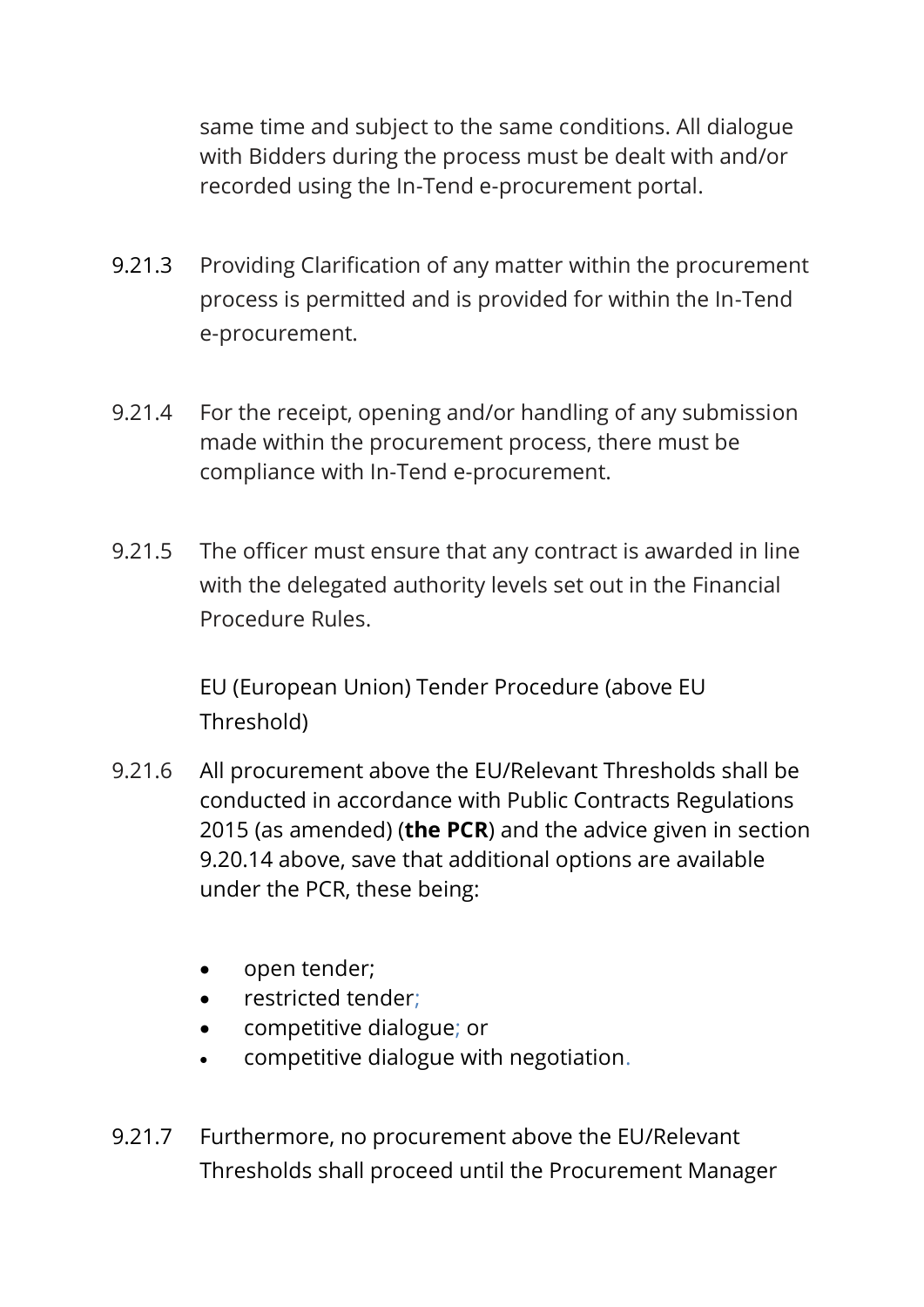has approved the proposed procedure process. Provisions, such as those relating to the receipt and opening of Tenders, must be followed exactly in accordance with the legislation.

9.21.8 All transactions exceeding the EU/Relevant Thresholds must be conducted in accordance with the PCR and must be advertised in the new UK e-notification service, Find a Tender (FTS) . Strict rules govern the process in relation to timescales, descriptions and selection procedures and these are in addition to these contract procedure rules. Breaches of the PCR are subject to harsh penalties for the council. Advice must be sought from the Procurement Manager and Legal Service Manager in all circumstances where there is a likelihood of the value of a proposed contract exceeding the EU/Relevant Thresholds.

### **9.22 Collaborative arrangements**

- 9.22.1 In order to secure Value for Money, the council may enter into collaborative procurement arrangements. The officer must consult with the Procurement Manager in these circumstances.
- 9.22.2 All procurement made via a local authority procurement consortium or a Professional Buying Organisation (PBO) is deemed to comply with these CPRs and no exemption is required. However, procurements above the EU/Relevant Threshold must be let in accordance with the PCR, unless the consortium has satisfied this requirement already by letting its contract in accordance with the PCR on behalf of the council and other consortium members.
- 9.22.3 Any contracts entered into through collaboration with other local authorities or other public bodies, where a competitive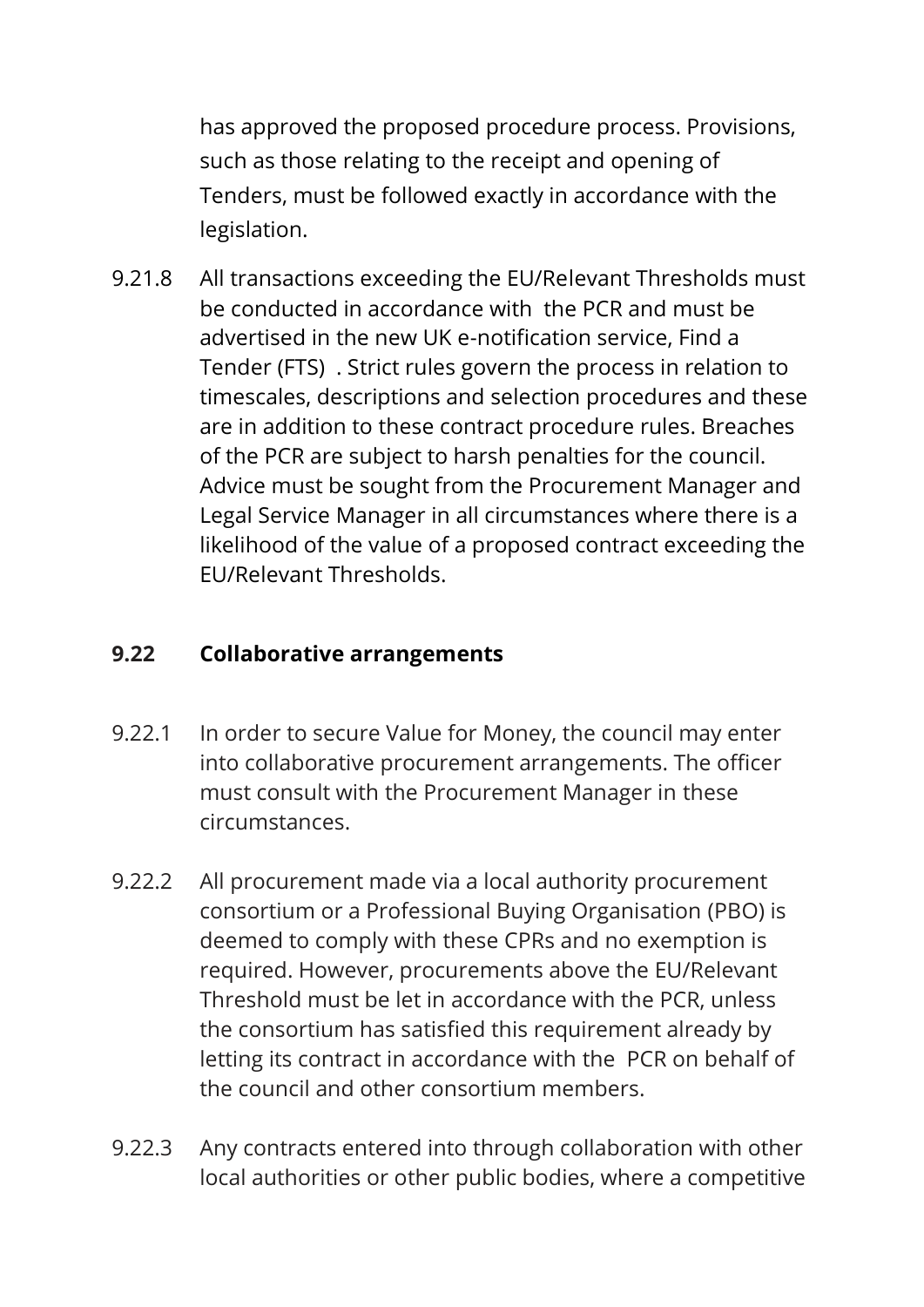process has been followed that complies with the CPRs of the leading organisation, will be deemed to comply with these CPRs and no exemption is required. However, advice must be sought from the Procurement Manager.

### **9.23 Framework Agreements**

- 9.23.1 A Framework Agreement may be entered into with one provider, or, where an agreement is concluded with several organisations, there must be at least three providers. Advice must be sought from the Procurement Manager when a Framework Agreement is being considered. Contracts based on Framework Agreements may be awarded by either:
	- (a) direct call off applying the terms laid down in the Framework Agreement (where such terms are sufficiently precise to cover the particular call-off) without reopening competition; or
	- (b) mini competition where the terms laid down in the Framework Agreement are not precise enough or complete for the particular call-off, by holding a mini competition.
- 9.23.2 Framework Agreements that have been established by other public sector bodies that are lawfully accessible to the council should be used strictly in accordance with the terms and conditions of the relevant Framework Agreement. When using frameworks set up by other public sector bodies, Officers must undertake due diligence with assistance from the Procurement Manager before using a framework.

# **9.24 Records and safekeeping**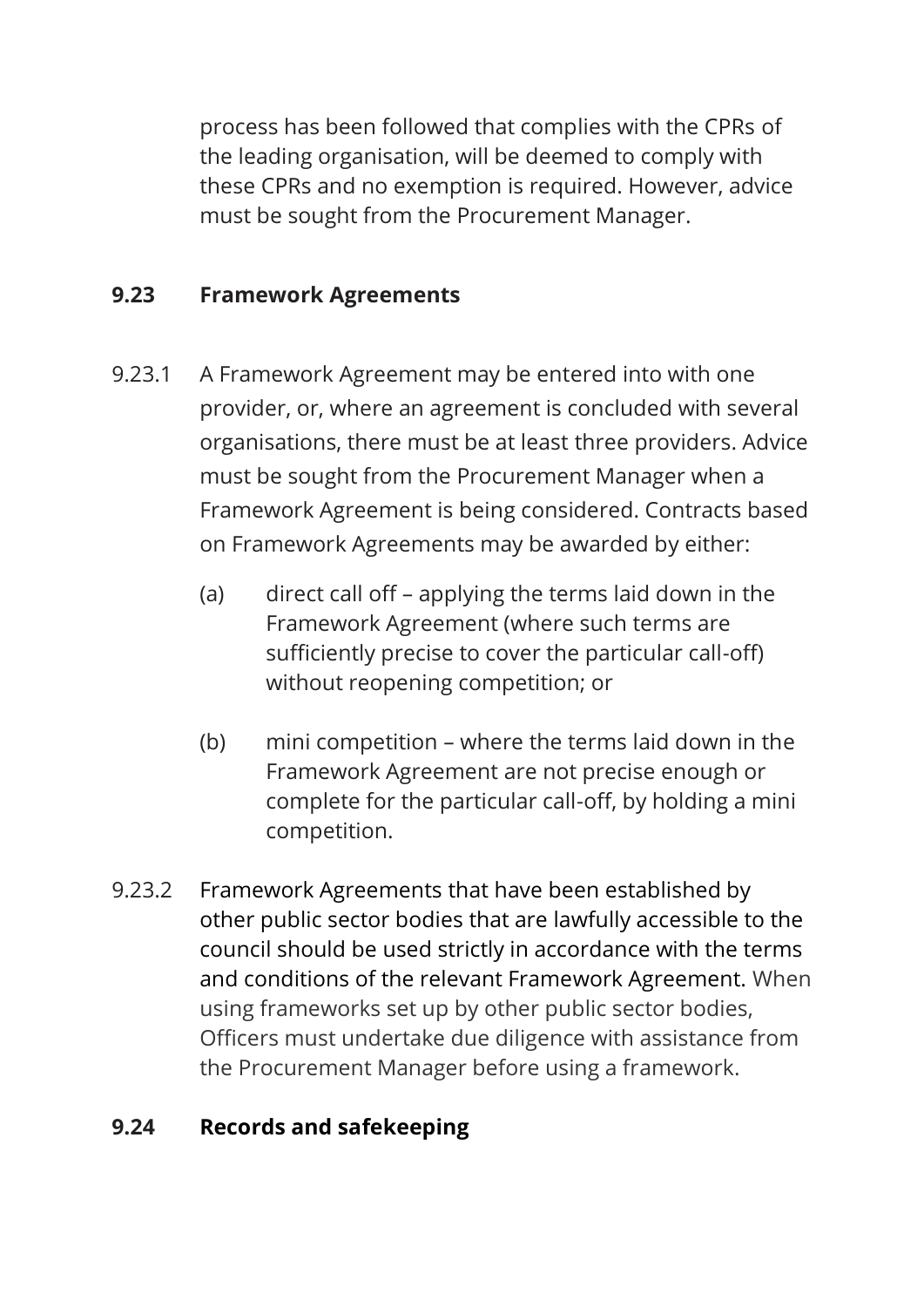- 9.24.1 It is essential that for every procurement exercise a record is kept by the officer. Where the In-Tend e-procurement has been used then the system retains the records from after the request to Quote or Invitation to Tender has been issued up to the Contract Award.
- 9.24.2 Where the Total Value does not exceed £750,000, the following records must be kept:
	- (a) request to Quote and Quotations (including name of Bidder and price);
	- (b) any exemption and the reason for them;
	- (c) any Clarification question and the answer;
	- (d) Award Criteria if the award is most economically advantageous;
	- (e) written records or communications with the successful Bidder or an electronic record if written record of the transaction would normally not be produced; and
	- (f) award notification form to be completed and sent to the procurement team to enable the central contracts Register to be updated. Also a copy of the final contract to be provided to procurement for safekeeping.
- 9.24.3 Where the Total Value exceeds £75,000 the officer must record:
	- (a) the method for obtaining bids;
	- (b) pre-Tender market research;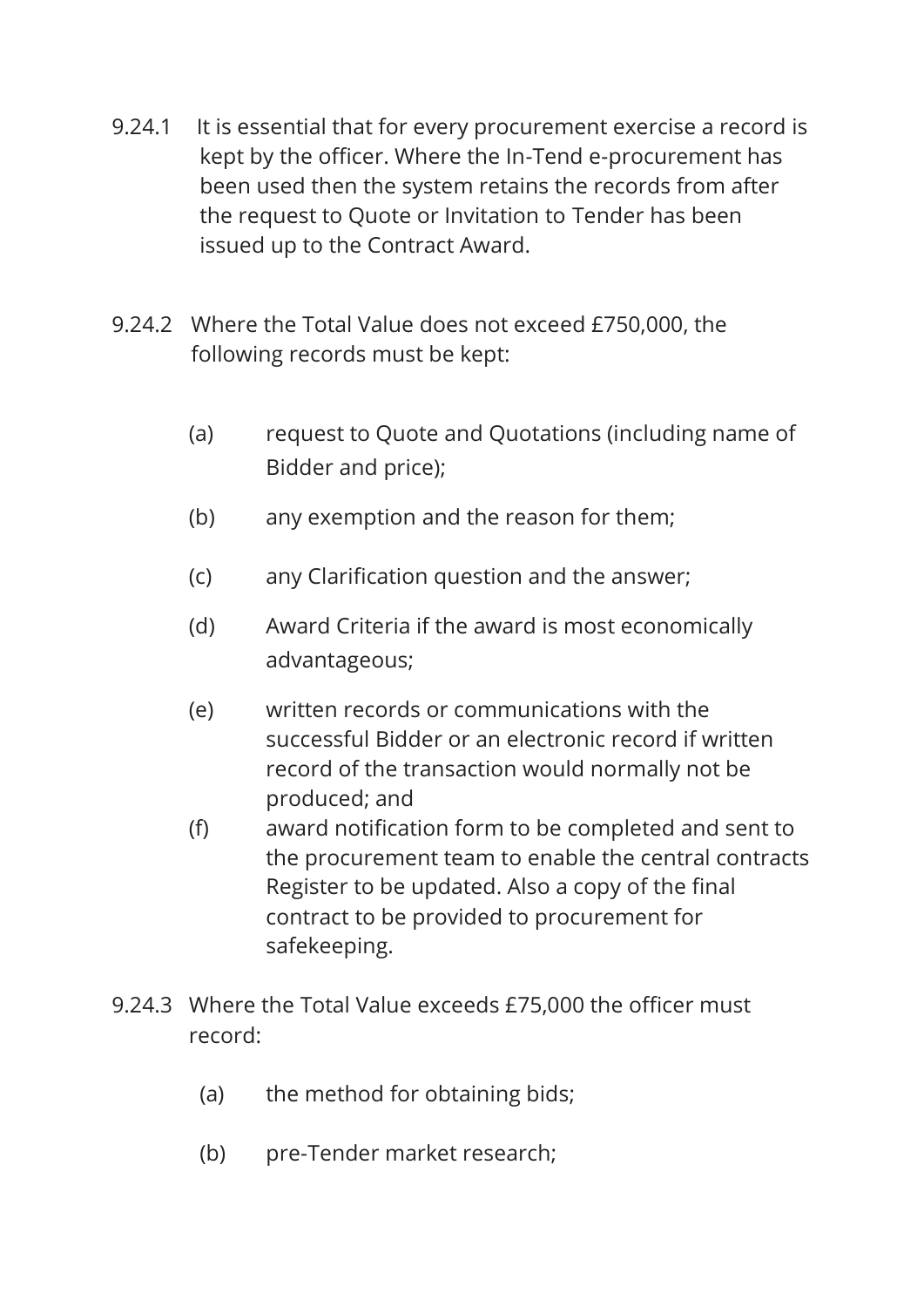- (c) any Contracting Decision and the reasons for it;
- (d) any exemption together with the reasons for it;
- (e) the Award Criteria in descending order of importance and any sub criteria;
- (f) the Invitation to Tender sent to and received from the Bidder;
- (g) Clarification and post-tender negotiation (to include minutes of meetings);
- (h) the contract documents;
- (i) post-contract evaluation and monitoring;
- (j) communications with the Bidder and with the successful contractor throughout the period of the contract; and
- (k) award notification form to be completed and sent to the procurement team to enable the Central Contracts Register to be updated. Also a copy of the final contract to be provided to procurement for safekeeping.
- 9.24.4 Records which relate to an unsuccessful Tender must be kept for a minimum period of one year from the start of the Contract.
- 9.24.5 Contracting Decisions and Post Tender Negotiation with the successful Bidder must be retained for one year after the term of the contract has expired whilst all other records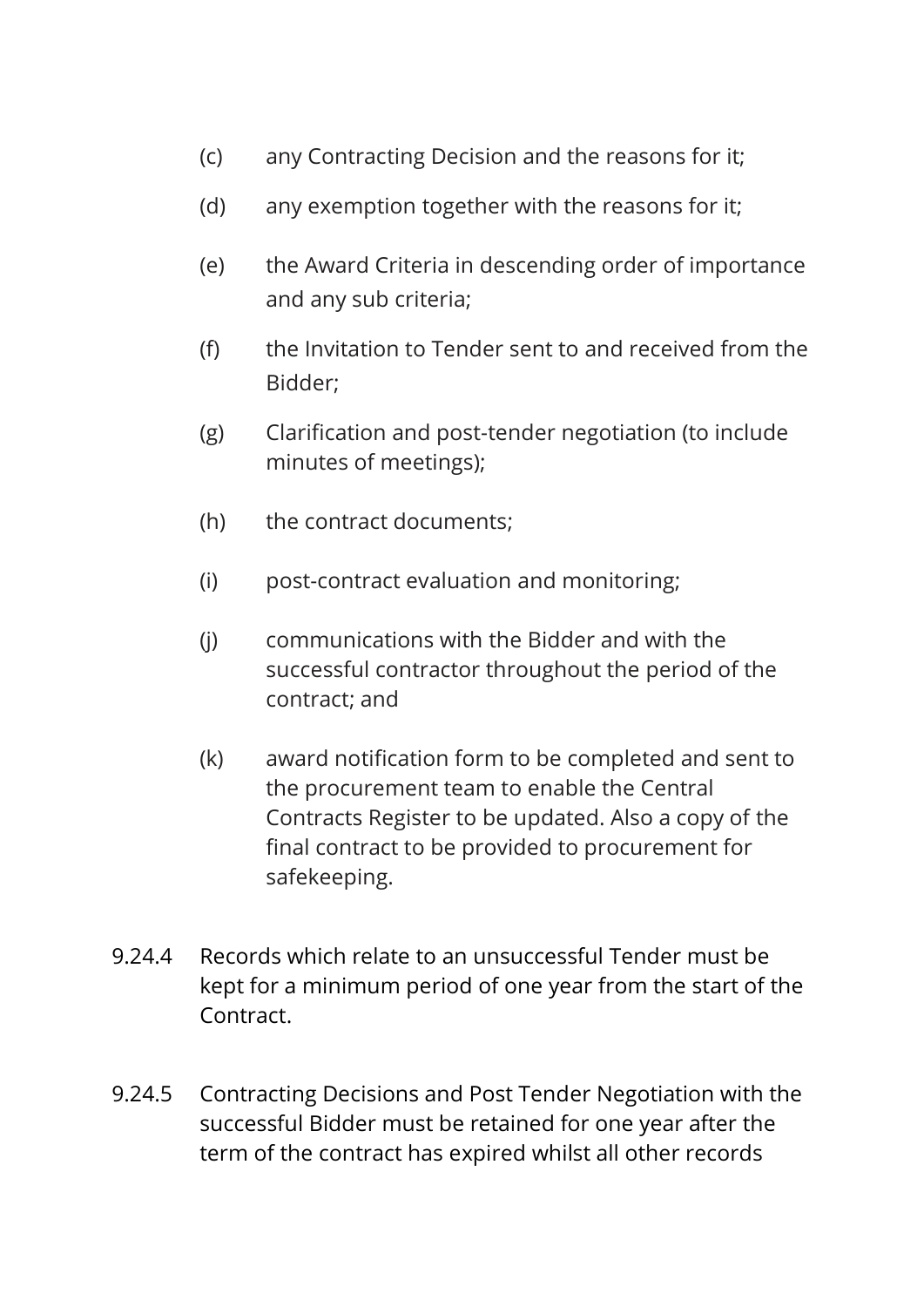must be retained for six years after the term of the contract has expired unless the contact is under seal when they must be retained for 12 years after the term of the contact has expired.

- 9.24.6 Details of all contracts with a value over £5,000 shall be held on a contracts register by the Procurement Manager to include:
	- (a) the title of the contract and reference number;
	- (b) the parties to the contract;
	- (c) the name of the service and contract manager primarily responsible for the contract;
	- (d) the estimated Total Value of the contract;
	- (e) a description of the good, services and/or works provided;
	- (f) the start date, end date, review dates and any date to which the contract may be extended; and
	- (g) the procurement method to include details of any Framework Agreement.
- 9.24.7 The original executed and completed copy of all contracts over the value of £75,001 and all contracts over the EU/Relevant Threshold shall be passed to the council's Legal Service for safe-keeping.
- 9.27.8 Heads of Service shall be responsible for the safekeeping of all other contracts falling within their designated functions.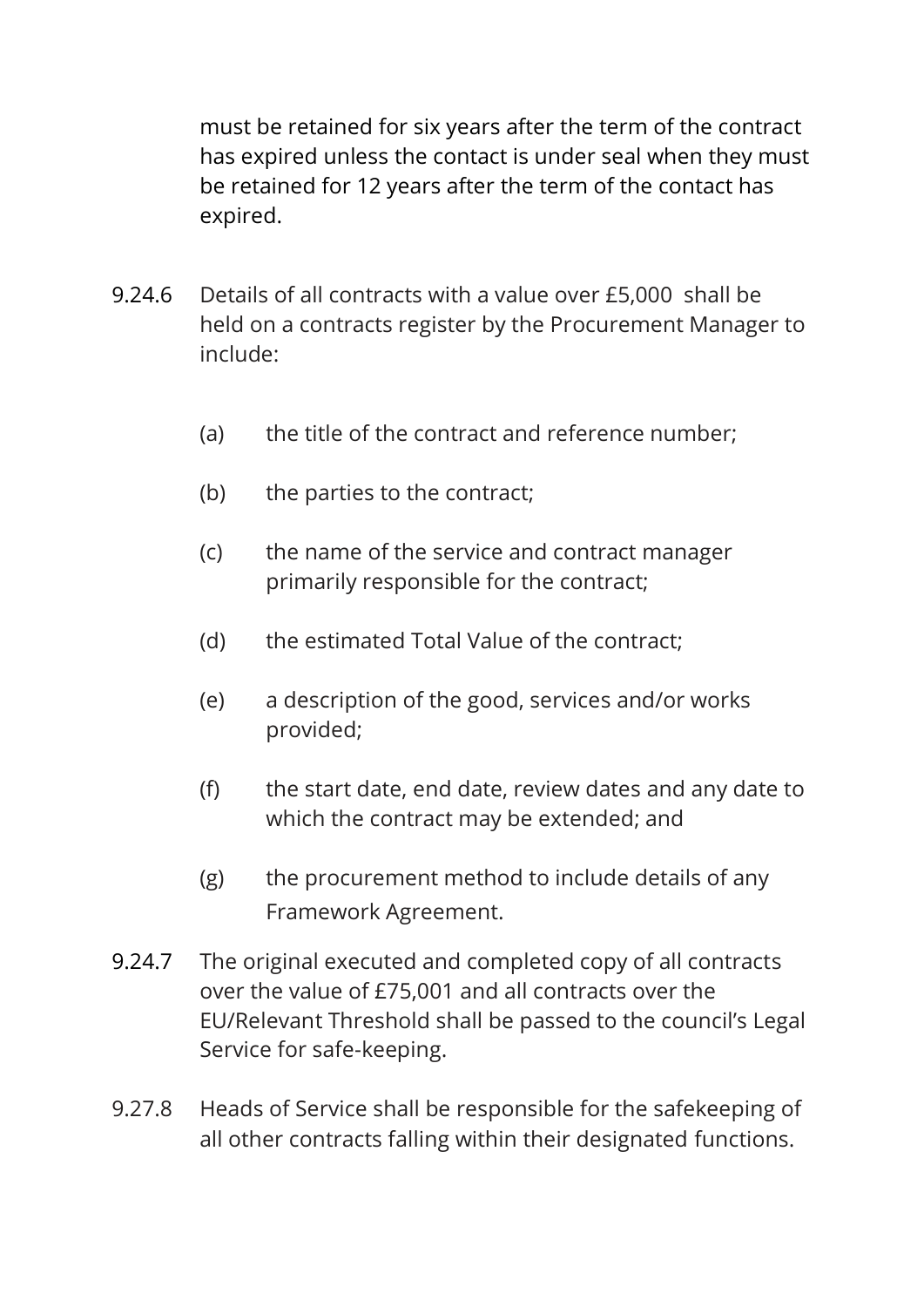9.27.9 Officers shall provide the Procurement Manager with a scanned copy of any completed contract as soon as practicable.

#### **9.28 Evaluation, award of contract, and debriefing Bidders**

- 9.28.1 Apart from the debriefing required or permitted by these CPRs, the confidentiality of Quotations, Tenders and the identity of Bidders must be preserved at all times and information about one Bidder's response must not be given to another Bidder.
- 9.28.2 Contracts must be evaluated and awarded in accordance with the Award Criteria. During this process, Officers shall ensure that submitted prices are compared with any preprocess estimates and that any discrepancies are examined and resolved satisfactorily.
- 9.28.3 The arithmetic in compliant Quotations or Tenders must be checked. If arithmetical errors are found in the lowest or most economically advantageous bid, then advice must be sought from the Procurement Manager before they must be notified to the Bidder. Further the request to Quote or Invitation to Tender must be reviewed to ascertain the procedure in these circumstances.
- 9.28.4 Officers may accept the receipt of Quotations and Tenders in respect of proposed contracts, provided that they have been sought and evaluated fully in accordance with these CPRs and they do not exceed the Budget provision. Unless all Tenders are required to be vetted as part of the selection process, only the successful Bidder will be subject to the appropriate financial checking.
- 9.28.5 Where the Total Value is above the EU/Relevant Threshold,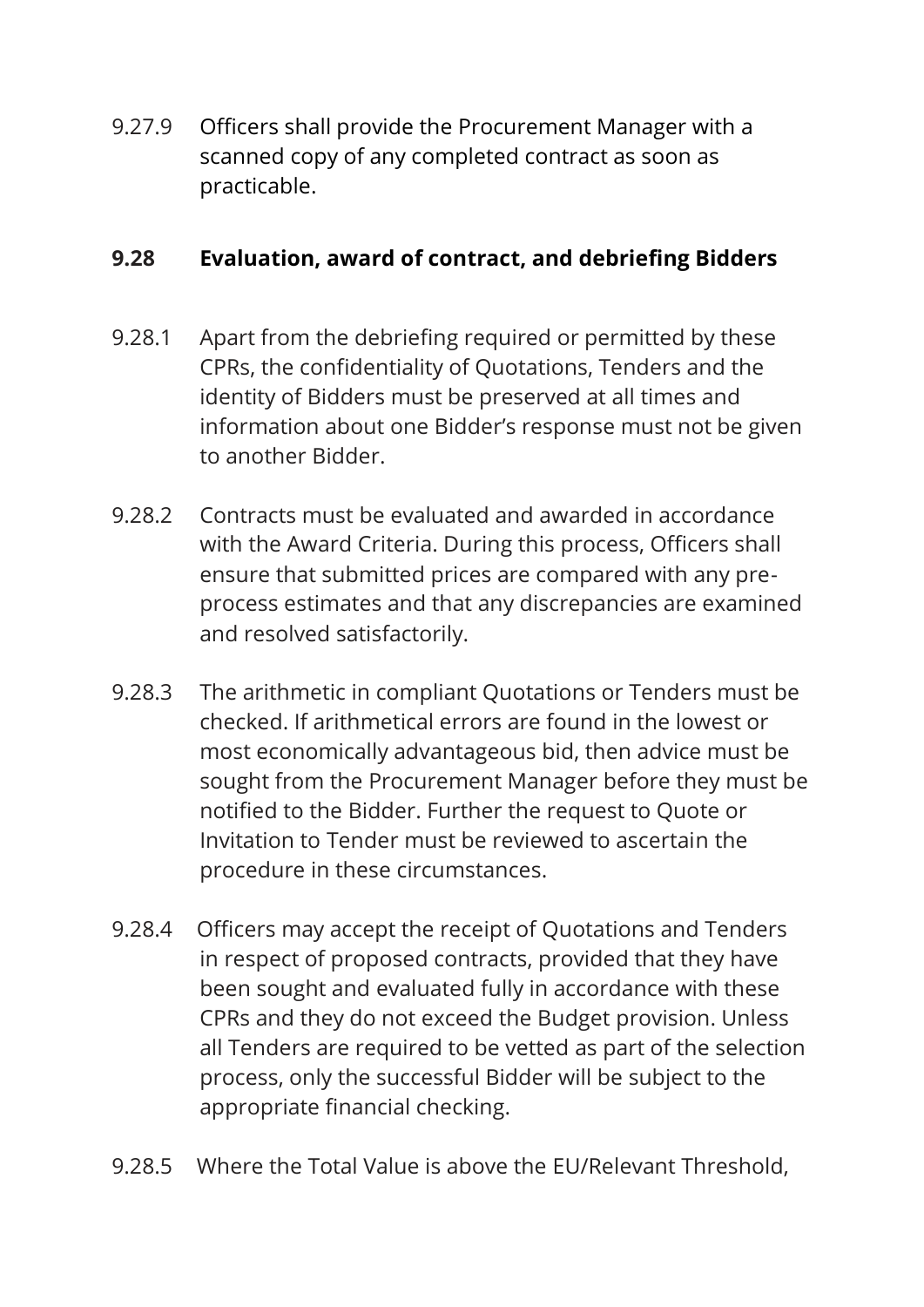the officer must notify all Bidders simultaneously and as soon as possible of the intention to award the contract to the successful Bidder. The officer must provide unsuccessful Bidders with a period of time in line with the requirements of the Public Contracts Regulations 2015, typically at least ten days, in which to challenge the decision before the officer awards the contract. If the decision is challenged by an unsuccessful Bidder, then the officer shall not award the contract and shall immediately seek the advice of the Legal Services Manager.

- 9.28.6 The Officer shall debrief in writing all those Bidders who submitted a Tender about the characteristics and relative advantages of the leading Tenderer. No information, other than the following, must be given without taking the advice of the Procurement Manager:
	- (a) how the Award Criteria was applied; and
	- (b) the prices or range of prices submitted, in either case not correlated to Bidders' names.
- 9.28.7 If a Bidder requests in writing the reasons for any Contracting Decision (to include those deselected in any pre-Tender shortlisting process) the officer must give the reasons in writing within 15 days of receipt of the request. Guidance must be sought from the Procurement Manager.

# **9.29 Post-Tender negotiation may only be used on Quotes and Tenders below the EU/Relevant Threshold where appropriate**

9.29.1 Post-Tender negotiation refers to discussions with a Bidder, or a number of Bidders, and can be a useful tool in making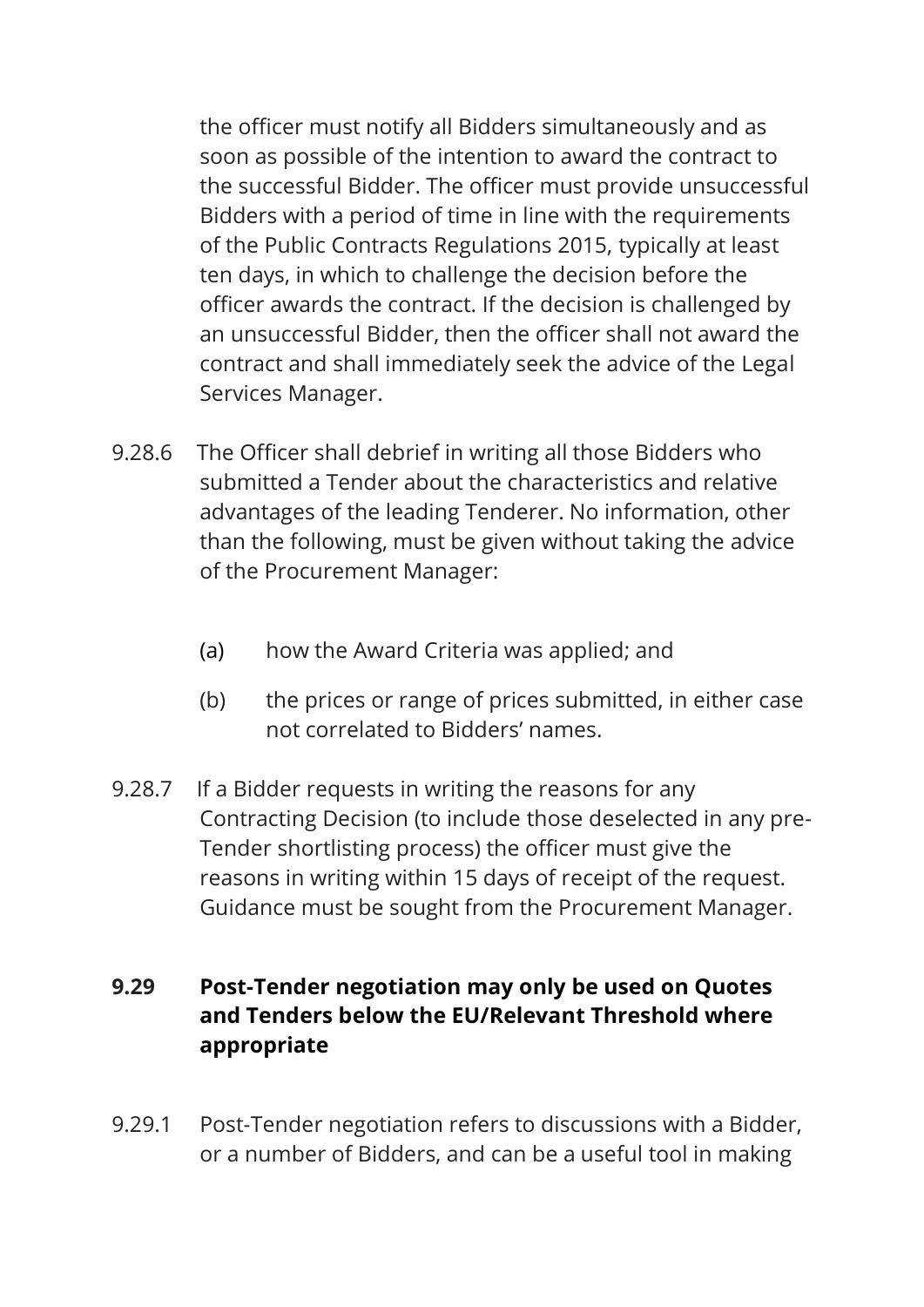improvements to Quotations or Tenders. It can ensure that the council obtains Value for Money by purchasing an acceptable finished product at a competitive but fair market price, within the time stipulated. It can also ensure that potential suppliers have no misunderstandings as to their exact obligations under the terms of any contract. However, the council must at all times act transparently, in accordance with its published procurement documents and without discrimination.

- 9.29.2 Advice must be obtained from the Procurement Manager prior to entering into any post-tender negotiations. Where post- tender negotiation results in a material change to the specification (or contract terms) the contract must not be awarded and must be re-tendered.
- 9.29.3 Negotiations must not take place unless the Formal Quotation or Tender specifically reserves the right to do so. Any negotiations will occur following the closing date for receipt of Quotations or Tenders but before award of the contract.

#### **9.30 Variations and Extensions of Contracts**

- 9.30.1 In certain circumstances it is possible to modify or extend an existing contract that is subject to the PCR (that is above the EU/Relevant Threshold) without triggering a new procurement exercise. Any such modification of a contract must be in accordance with Regulation 72 of the PCR, which permits an amendment, extension or renewal of an existing contract where:
	- (a) the original procurement documents contain provisions for a variation or extension of the contract in a "clear, precise and unequivocal review clause" (providing the overall nature of the contract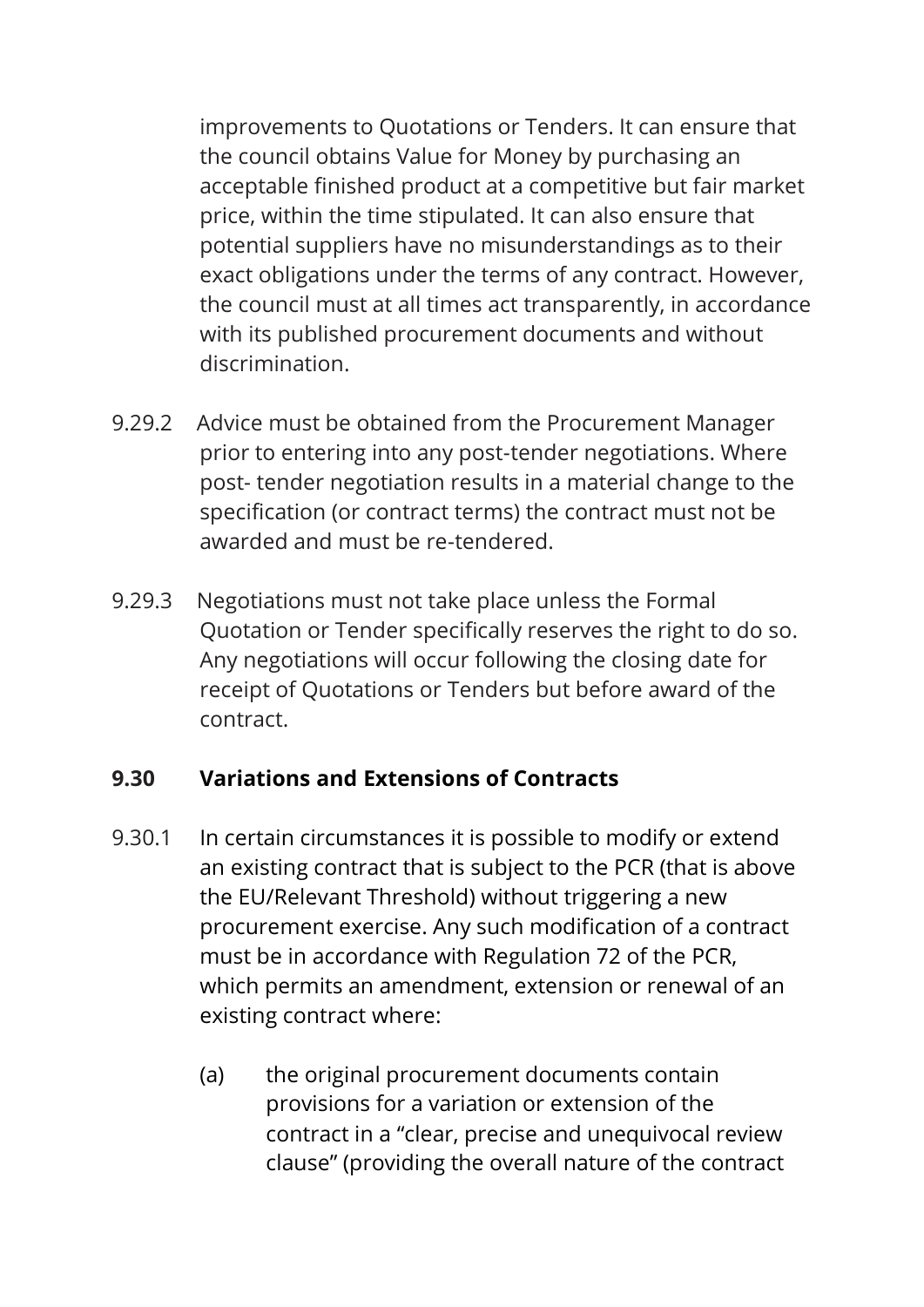is not be altered as a result of the change);

- (b) there is a need to purchase new services, supplies and works from the provider and a change of provider cannot be realistically made for economic or technical reasons and would cause significant inconvenience or substantial duplication of the council's costs. (This is subject to the condition that each change does not increase the original value of the contract by more than 50 per cent);
- (c) circumstances have arisen which the council could not reasonably have foreseen and that require an amendment to the existing contract. (In this case the proposed change cannot alter the overall nature of the contract and any increase to the original value of the contract as a result of the change must not exceed 50 per cent);
- (d) a new provider is required to replace the original provider under the contract as a result of corporate restructuring, including takeover, merger, acquisition or insolvency leading to a universal or partial succession of the original provider, or because this change was envisaged in a review clause in the contract;
- (e) the value of the variation is both below the EU/Relevant Thresholds and less than 10 per cent of the original value of the contract in the case of a supplies or services contract or less than 15 per cent of the original value of the contract for a works contract. (One or more changes may be made under this provision provided the total value of the variations does not exceed the EU/Relevant Threshold); and